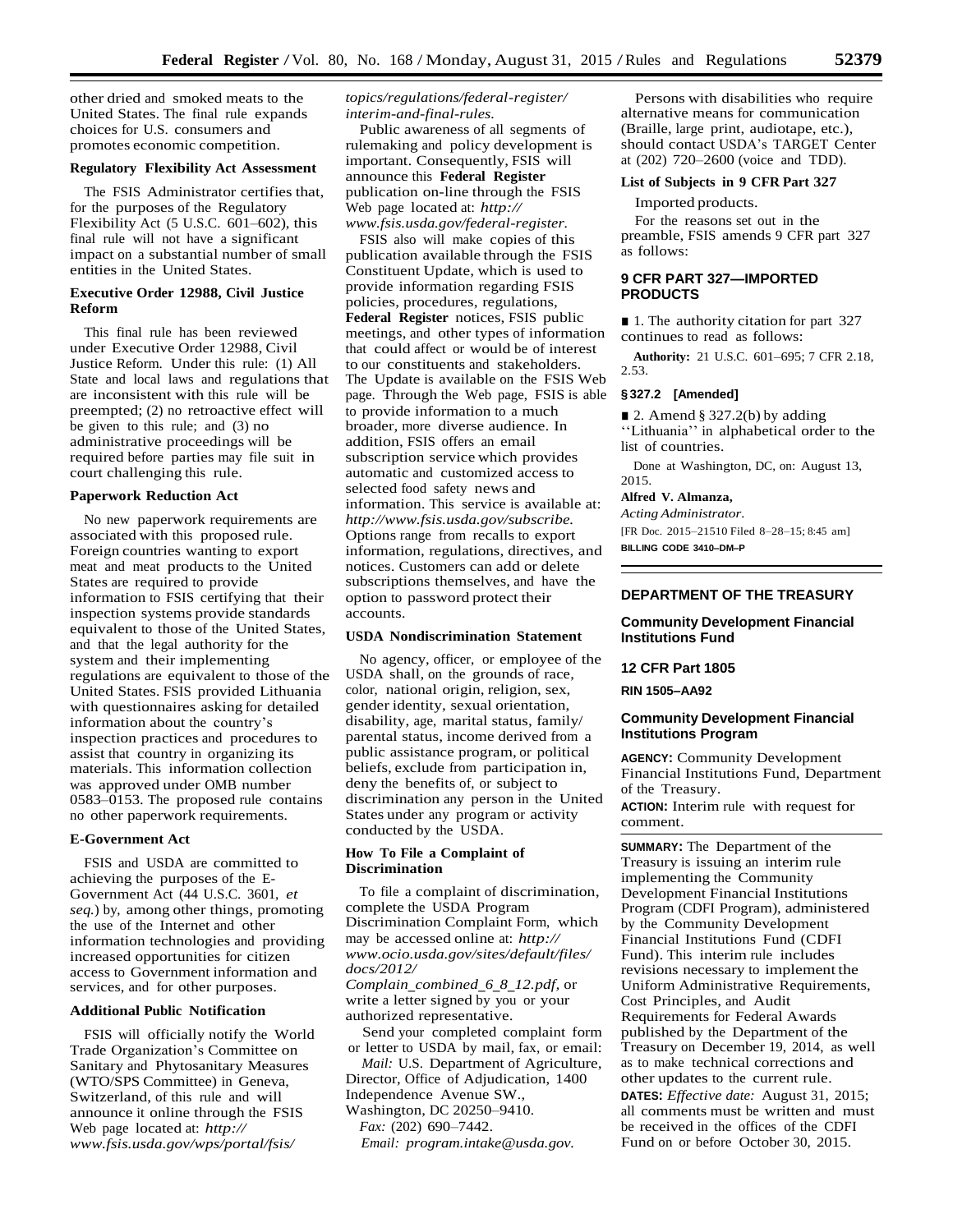**ADDRESSES:** You may submit comments concerning this interim rule via the Federal e-Rulemaking Portal at *[http://](http://www.regulations.gov/)  [www.regulations.gov](http://www.regulations.gov/)* (please follow the instructions for submitting comments). All submissions received must include the agency name and Regulatory Information Number (RIN) for this rulemaking. Other information regarding the CDFI Fund and its programs may be obtained through the CDFI Fund's Web site at *[http://](http://www.cdfifund.gov/)  [www.cdfifund.gov.](http://www.cdfifund.gov/)*

**FOR FURTHER INFORMATION CONTACT:**  Amber Kuchar, CDFI Program Manager, Community Development Financial Institutions Fund, at *[cdfihelp@](mailto:cdfihelp@cdfi.treas.gov)  [cdfi.treas.gov.](mailto:cdfihelp@cdfi.treas.gov)*

## **SUPPLEMENTARY INFORMATION:**

#### **I. Background**

The CDFI Fund, Department of the Treasury, was authorized by the Community Development Banking and Financial Institutions Act of 1994, as amended (12 U.S.C. 4701 *et seq.)* (the Act). The purpose of the CDFI Fund is to promote economic revitalization and community development through investment in and assistance to Community Development Financial Institutions (CDFIs). The mission of the CDFI Fund is to increase economic opportunity and promote community development investments for underserved populations and in distressed communities in the United States. Its long-term vision is an America in which all people have access to affordable credit, capital, and financial services. The purpose of the CDFI Fund is to promote economic revitalization and community development through investment in and assistance to Community Development Financial Institutions (CDFIs). Through the CDFI Program, the CDFI Fund directly invests in, supports, and trains CDFIs that provide loans, investments, financial services, and technical assistance to underserved populations and communities by providing (i) financial assistance in the form of grants, loans, equity investments, and deposits to CDFIs and (ii) technical assistance grants to CDFIs and entities that propose to become CDFIs, for the purpose of increasing their capacity to serve their Target Markets. The CDFI Fund provides such financial assistance to CDFIs to enhance their ability to make loans and investments, and to provide related services for the benefit of designated Investment Areas, Targeted Populations, or both. Awards are made through a competitive, meritbased application process.

Through the CDFI Program, the CDFI Fund uses Federal resources to investin CDFIs and to build their capacity to serve low-income people and communities that lack access to affordable financial products and services. Through the CDFI Program, the CDFI Fund provides two types of monetary awards to CDFIs: financial assistance awards and technical assistance awards. Applicants participate in the CDFI Program through a competitive, merit-based quantitative and qualitative application and selection process in which the CDFI Fund makes funding decisions based on pre-established evaluation criteria. An entity may receive a CDFI Program award only after entering into an Assistance Agreement with the CDFI Fund that includes performance goals, matching funds requirements (if applicable), and reporting requirements.

On December 19, 2014, the Department of the Treasury published a final rule, Uniform Administrative Requirements, Cost Principles, and Audit Requirements for Federal Awards (2 CFR part 1000), which adopted the government-wide framework for grants management codified by the Office of Management and Budget (OMB) at 2 CFR 200 (the Uniform Requirements). The Uniform Requirements combine grant-related OMB guidance circulars reducing the administrative burden for award Recipients and reducing the risk of waste, fraud, and abuse of Federal financial assistance—and establish financial, administrative, procurement, and program management standards for Federal award-making agencies, including the CDFI Fund and its award Recipients.

On April 10, 2015, the CDFI Fund published in the **Federal Register** an amendment to the interim rule (*80 FR 19195*) modifying the certification requirements for CDFI Bond Guarantee Program participants seeking to meet the ''financing entity'' criterion of the CDFI certification requirements. The deadline for the submission of comments on the current rule was June 9, 2015.

#### **II. Comments on the April 10, 2015 Interim Rule**

As of the close of the June 9, 2015 comment period, the CDFI Fund received no comments on the current rule.

### **III. Summary of Changes**

Throughout the rule, the defined term ''Awardee'' has been replaced by ''Recipient.'' Further, award funds being transmitted from the CDFI Fund to Recipients are referred to as payments,

rather than disbursements. These changes were made to align the terminology in the CDFI Program regulations with the terms used in the Uniform Requirements. Other changes to the rule are specified below:

# *A. Section 1805.102,Relationship to Other CDFI Fund Programs*

This section has been revised to clarify that the restrictions on entities applying for, receiving, and using CDFI Program awards, as well as awards through other CDFI Fund programs during the same annual award application cycle, will be described in the corresponding funding notices for those programs.

#### *B. Section 1805.104, Definitions*

As indicated above, the defined term ''Awardee'' has been removed and replaced with the defined term ''Recipient''. The defined term ''Fund'' has been removed and replaced with the defined term ''Community Development Financial Institutions Fund'' so as to provide clear delineation between the CDFI Fund and the Capital Magnet Fund, another CDFI Fund program. The definition of ''Comprehensive Business Plan'' has been modified to better reflect the Act's requirements for Comprehensive Business Plans submitted with funding applications. The definition of Development Services has been modified for clarity. The definition of ''Financial Product'' has been modified to eliminate grants by CDFI Intermediaries to CDFIs and/or emerging CDFIs from the definition. The CDFI Fund believes that this change is necessary to ensure that Recipients apply their financial assistance award funding directly to eligible activities rather than passing their financial assistance awards on to other CDFIs. ''Uniform Requirements'' has been added as a defined term. In addition, the paragraph numbering has been removed

to allow for future modifications to the Definitions section without the need for re-numbering the entire section.

## *C. Section 1805.105, Uniform Requirements; Waiver Authority*

Section 1805.105(a), Uniform Requirements, has been added to affirm that the Uniform Requirements will be applied to all awards made pursuant to this part, as applicable.

## *D. Section 1805.201, Certification as a Community Development Financial Institution*

Section 1805.201(b)(3)(ii)(B), Geographic Units, has been revised to better conform the description of eligible Investment Areas to the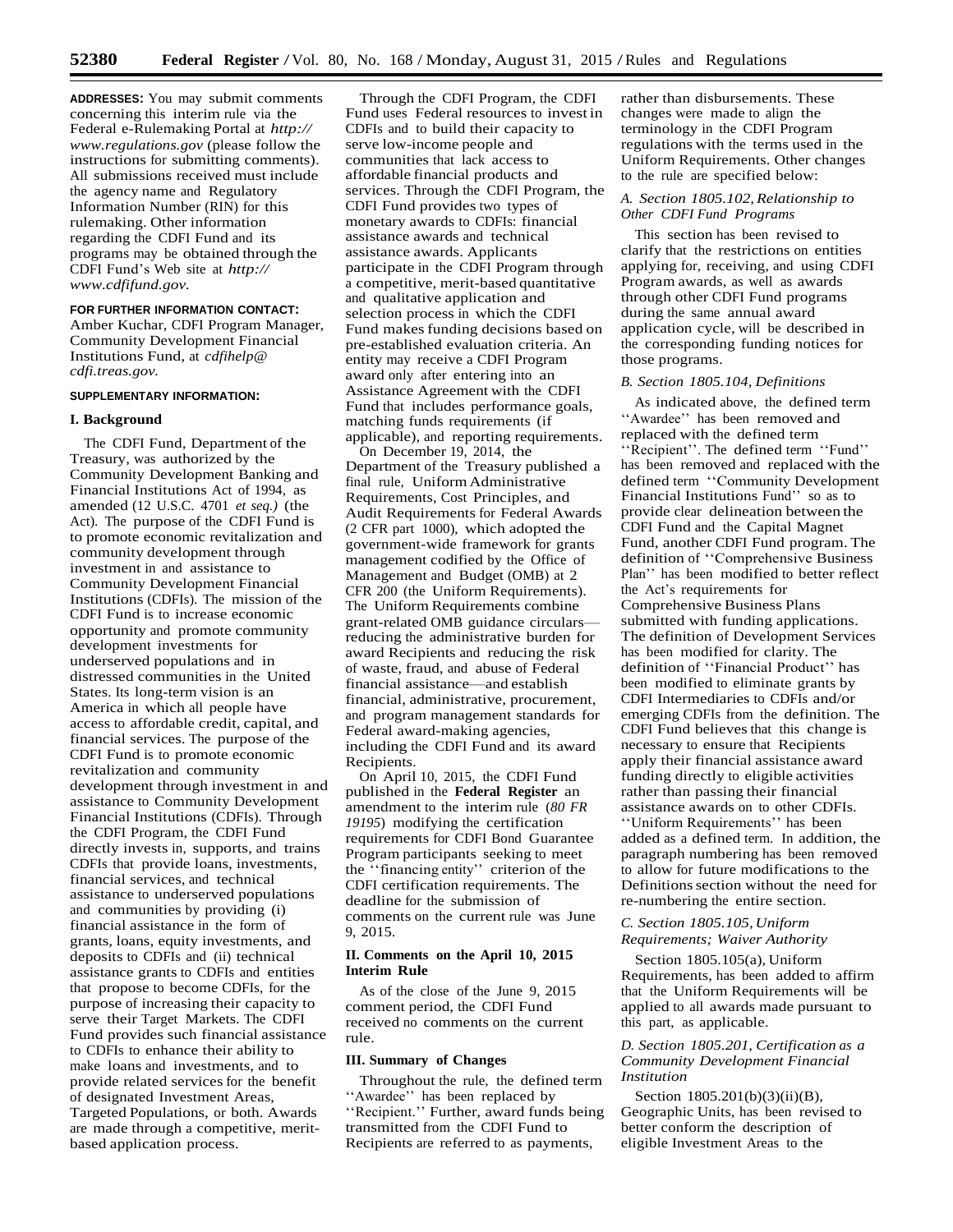language of the Act. References to ''American Indian or Alaska Native area'' have been replaced with ''Indian Reservation<sup>'</sup>

Section 1805.201(b)(4), Development Services, has been revised to permit Development Services to be offered in conjunction with Financial Servicesin order to meet the certification requirement that CDFIs must provide Development Services. Previously, only Development Services in conjunction with Financial Products met this requirement.

Section 1805.201(b)(5), Accountability, has been revised to require that a CDFI must demonstrate accountability to residents of its Target Market through representation on either its governing board or advisory board. Previously, other means of demonstrating accountability were permitted.

Section 1805.201(c), Records and Review, has been added to clarify that each certified CDFI is subject to periodic review by the CDFI Fund to ensure continued compliance with the CDFI certification requirements in this part, as well as to review the certified CDFI's organizational capacity, lending activity, community impacts, and such other information that the CDFI Fund deems appropriate. CDFIs will be required to provide, upon request, additional information and documentation to the CDFI Fund to facilitate this review.

## *E. Section 1805.502, Severe Constraints Waiver*

Section 1805.502(c) has been revised to indicate that the terms of the severe constraints waiver will be set forth in the affected Recipient's Assistance Agreement.

#### *F. Section 1805.504, Retained Earnings*

Section 1805.504(a) has been revised to eliminate the restriction on Applicants submitting as matching funds those retained earnings that have been accumulated by the Applicant after the end of the Applicant's most recent fiscal year end prior to the application deadline. The CDFI Fund believes that this change will allow Applicants additional flexibility in attracting and obtaining matching funds.

Section 1805.504(c) has been revised to permit Insured Depository Institutions to use retained earnings that have been accumulated since the inception of the organization as matching funds for financial assistance awards. Previously, this option was only available to Insured Credit Unions and State-Insured Credit Unions.

Section  $1805.504(c)(1)(iii)(D)$  has been revised to eliminate the July 31 date as a specified deadline for the measurement of required increases in member shares, non-member shares, outstanding loans, and other measurable activity. Under the current rule, Insured Credit Union and State-Insured Credit Union Applicants may use the increase in retained earnings since the inception of the organization as matching funds so long as they also demonstrate a required amount of increase in shares, loans, and other activity as described in the applicable Notice of Funds Availability. Due to fluctuations in the timing of the funding rounds, the July 31 date being fixed in the regulations made administration of this requirement challenging. With this revision, the CDFI Fund will have greater flexibility to schedule deadlines in the applicable Notice of Funds Availability relative to the application deadline therein.

### *G. Section 1805.701,Evaluation of Applications*

Section 1805.701(b) has been revised to more accurately reflect the application and selection requirements of the Act as indicated at 12 U.S.C. 4704, 4705, and 4706.

### *H. Section 1805.801, Notice of Award*

This section was removed as the CDFI Fund no longer uses Notices of Award (NOAs) that are separate from the Assistance Agreements.

### *I. Section 1805.803, Data Collection and Reporting*

This section has been revised to accommodate the audit requirements of the Uniform Requirements.

Section  $1805.\overline{8}03(e)(1)(i)$  has been revised to conform to the Uniform Requirements. Per the Uniform Requirements and the interim rule, all non-profit organizations that are required to have their financial statements audited pursuant to the Uniform Requirements, must submit their single-audits to the Federal Audit Clearinghouse no later than nine months after the end of the Recipient's fiscal year. Under this rule, as indicated in the applicable Notice of Funds Availability and Assistance Agreement, non-profit organizations that are not required to have their financial statements audited pursuant to the Uniform Requirements may still be subject to additional audit requirements.

Section 1805.803(e)(2)(A) has been revised and simplified to eliminate some outdated report form references in favor of a description of the report types to be collected from Recipients on an annual basis. Specific reporting

requirements using OMB Paperwork Reduction Act (PRA) approved information collections will be described in the applicable Notices of Funds Availability and Assistance Agreements.

#### **IV. Rulemaking Analysis**

### *A. Executive Order (E.O.) 12866*

It has been determined that this regulation is not a significant regulatory action as defined in Executive Order 12866. Therefore, a Regulatory Assessment is not required.

#### *B. Regulatory Flexibility Act*

Because no notice of proposed rulemaking is required under the Administrative Procedure Act (5 U.S.C. 553) or any other law, the Regulatory Flexibility Act does not apply.

#### *C. Paperwork ReductionAct*

The collections of information contained in this interim rule have been previously reviewed and approved by the Office of Management and Budget (OMB) in accordance with the Paperwork Reduction Act of 1995 and assigned the applicable, approved OMB Control Numbers associated with the CDFI Fund under 1559. An agency may not conduct or sponsor, and a person is not required to respond to, a collection of information unless it displays a valid control number assigned by OMB. This document restates the collections of information without substantive change.

#### *D. National Environmental Policy Act*

This interim rule has been reviewed in accordance with the CDFI Fund's Environmental Quality regulations (12 CFR part 1815), promulgated pursuant to the National Environmental Protection Act of 1969 (NEPA), which requires that the CDFI Fund adequately consider the cumulative impact proposed activities have upon the human environment. It is the determination of the CDFI Fund that the interim rule does not constitute a major federal action significantly affecting the quality of the human environment and, in accordance with the NEPA and the CDFI Fund's Environmental Quality regulations (12 CFR 1815), neither an Environmental Assessment nor an Environmental Impact Statement is required.

### *E. Administrative Procedure Act*

Because the revisions to this interim rule relate to loans and grants, notice and public procedure and a delayed effective date are not required pursuant to the Administrative Procedure Act found at 5 U.S.C. 553(a)(2).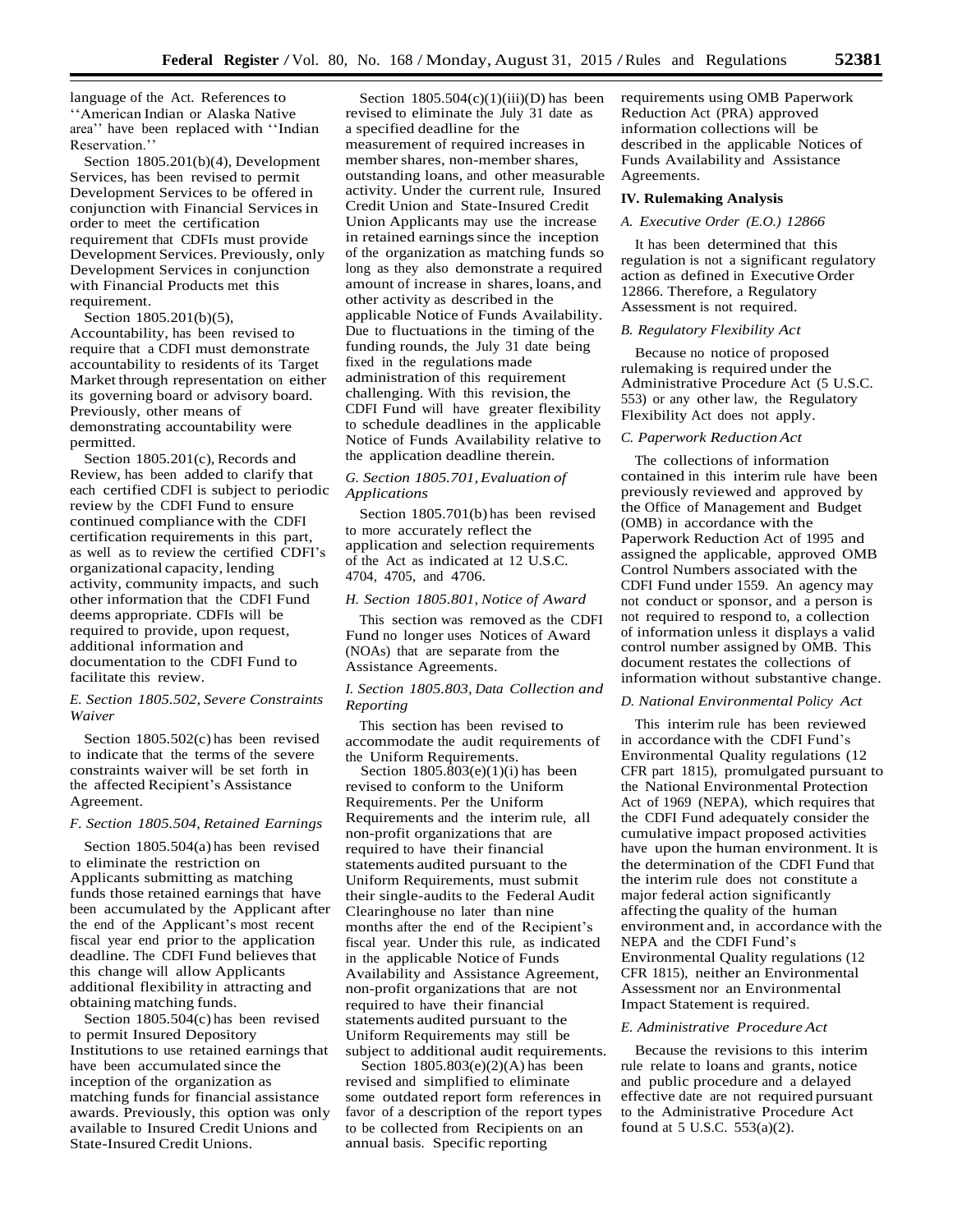#### *F. Comment*

Public comment is solicited on all aspects of this interim rule. The CDFI Fund will consider all comments made on the substance of this interim rule, but it does not intend to hold hearings.

## *G. Catalog of Federal Domestic Assistance Number*

Community Development Financial Institutions Program—21.020.

### **List of Subjects in 12 CFR Part 1805**

Community development, Grant programs—housing and community development, Loan programs—housing and community development, Reporting and recordkeeping requirements, Small businesses.

For the reasons set forth in the preamble, 12 CFR part 1805 is revised to read as follows:

## **PART 1805—COMMUNITY DEVELOPMENT FINANCIAL INSTITUTIONS PROGRAM**

#### Sec.

#### **Subpart A—General Provisions**

- 1805.100 Purpose.
- 1805.101 Summary.
- 1805.102 Relationship to other CDFI Fund programs.
- 1805.103 Recipient not instrumentality.
- 1805.104 Definitions.
- 1805.105 Uniform Requirements; Waiver
- authority. 1805.106 OMB control number.

### **Subpart B—Eligibility**

- 1805.200 Applicant eligibility.
- 1805.201 Certification as a Community Development Financial Institution.

#### **Subpart C—Use of Funds/Eligible Activities**

| 1805.300 Purposes of financial assistance.  |
|---------------------------------------------|
| 1805.301 Eligible activities.               |
| 1805.302 Restrictions on use of assistance. |
| 1805.303 Technical assistance.              |
|                                             |

#### **Subpart D—Investment Instruments**

| Subnart E—Matching Eunde Poquiromente |                                           |  |
|---------------------------------------|-------------------------------------------|--|
|                                       | 1805.403 Authority to sell.               |  |
|                                       | 1805.402 Assistance limits.               |  |
|                                       | 1805.401 Forms of investment instruments. |  |
|                                       | 1805.400 Investment instruments—general.  |  |

### **Subpart E—Matching Funds Requirements**

1805.500 Matching funds—general. 1805.501 Comparability of form and value. 1805.502 Severe constraints waiver. 1805.503 Time frame for raising match. 1805.504 Retained earnings.

### **Subpart F—Applications for Assistance**

1805.600 Notice of Funds Availability.

### **Subpart G—Evaluation and Selection of Applications**

1805.700 Evaluation and selection general.

1805.701 Evaluation of applications.

#### **Subpart H—Terms and Conditions of Assistance**

- 1805.800 Safety and soundness. 1805.801 Assistance Agreement; sanctions.
- 1805.802 Payment of funds.
- 1805.803 Data collection and reporting. 1805.804 Information.
- 1805.805 Compliance with government
- requirements.
- 1805.806 Conflict of interest requirements.
- 1805.807 Lobbying restrictions.
- 1805.808 Criminal provisions.
- 1805.809 CDFI Fund deemed not to control.
- 1805.810 Limitation on liability.
- 1805.811 Fraud, waste and abuse.

**Authority:** 12 U.S.C. 4703, 4703 note, 4710, 4717; and 31 U.S.C. 321.

#### **Subpart A—General Provisions**

#### **§ 1805.100 Purpose.**

The purpose of the Community Development Financial Institutions (CDFI) Program is to promote economic revitalization and community development through investment in and assistance to Community Development Financial Institutions.

#### **§ 1805.101 Summary.**

Through the Community Development Financial Institutions Program, the CDFI Fund provides financial and technical assistance to Recipients selected by the CDFI Fund in order to enhance their ability to provide Financial Products, Financial Services and Development Services to and in their Target Markets. Each Recipient must serve an Investment Area(s), a Targeted Population(s), or both. The CDFI Fund will select Recipients to receive financial or technical assistance through a meritbased, qualitative application process. Each Recipient must enter into an Assistance

Agreement that requires it to achieve specific performance goals and abide by other terms and conditions pertinent to any assistance received under this part, as well as the Uniform Requirements, as applicable. All CDFI Program awards shall be made subject to funding availability.

### **§ 1805.102 Relationship to other CDFI Fund programs.**

Restrictions on applying for, receiving, and using CDFI Program awards in conjunction with awards under other programs administered by the CDFI Fund (including, but not limited to, the Bank Enterprise Award Program, the Capital Magnet Fund, the CDFI Bond Guarantee Program, the Native American CDFI Assistance (NACA) Program, and the New Markets Tax Credit Program) are as set forth in the applicable Notice of Funds Availability, Notice of Guarantee

Availability, or Notice of Allocation Availability.

#### **§ 1805.103 Recipient not instrumentality.**

No Recipient (or its Community Partner) shall be deemed to be an agency, department, or instrumentality of the United States.

#### **§ 1805.104 Definitions.**

For the purpose of this part, the following terms shall have the following definitions:

*Act* means the Community Development Banking and Financial Institutions Act of 1994, as amended (12 U.S.C. 4701 *et se.*);

*Affiliate* means any company or entity that Controls, is Controlled by, or is under common Control with another company;

*Applicant* means any entity submitting an application for CDFI Program assistance or funding under this part;

*Appropriate Federal Banking Agency* has the same meaning as in section 3 of the Federal Deposit Insurance Act (12 U.S.C. 1813(q)), and includes, with respect to Insured Credit Unions, the National Credit Union Administration;

*Appropriate State Agency* means an agency or instrumentality of a State that regulates and/or insures the member accounts of a State-Insured Credit Union;

*Assistance Agreement* means a formal agreement between the CDFI Fund and a Recipient, which agreement specifies the terms and conditions of assistance under this part;

*Community Development Financial Institution* (or *CDFI*) means an entity currently meeting the requirements described in § 1805.201;

*Community Development Financial Institutions Fund* (or *CDFI Fund*) means the Community Development Financial Institutions Fund established pursuant to section 104(a) (12 U.S.C. 4703(a)) of the Act;

*Community Development Financial Institution Intermediary* (or *CDFI Intermediary*) means an entity that meets the CDFI Program eligibility requirements described in § 1805.200 and whose primary business activity is the provision of Financial Products to CDFIs and/or emerging CDFIs;

*Community Development Financial Institutions Program* (or *CDFI Program*) means the program authorized by sections 105–108 of the Act (12 U.S.C. 4704–4707) and implemented under this part;

*Community Facility* means a facility where health care, childcare, educational, cultural, or social services are provided;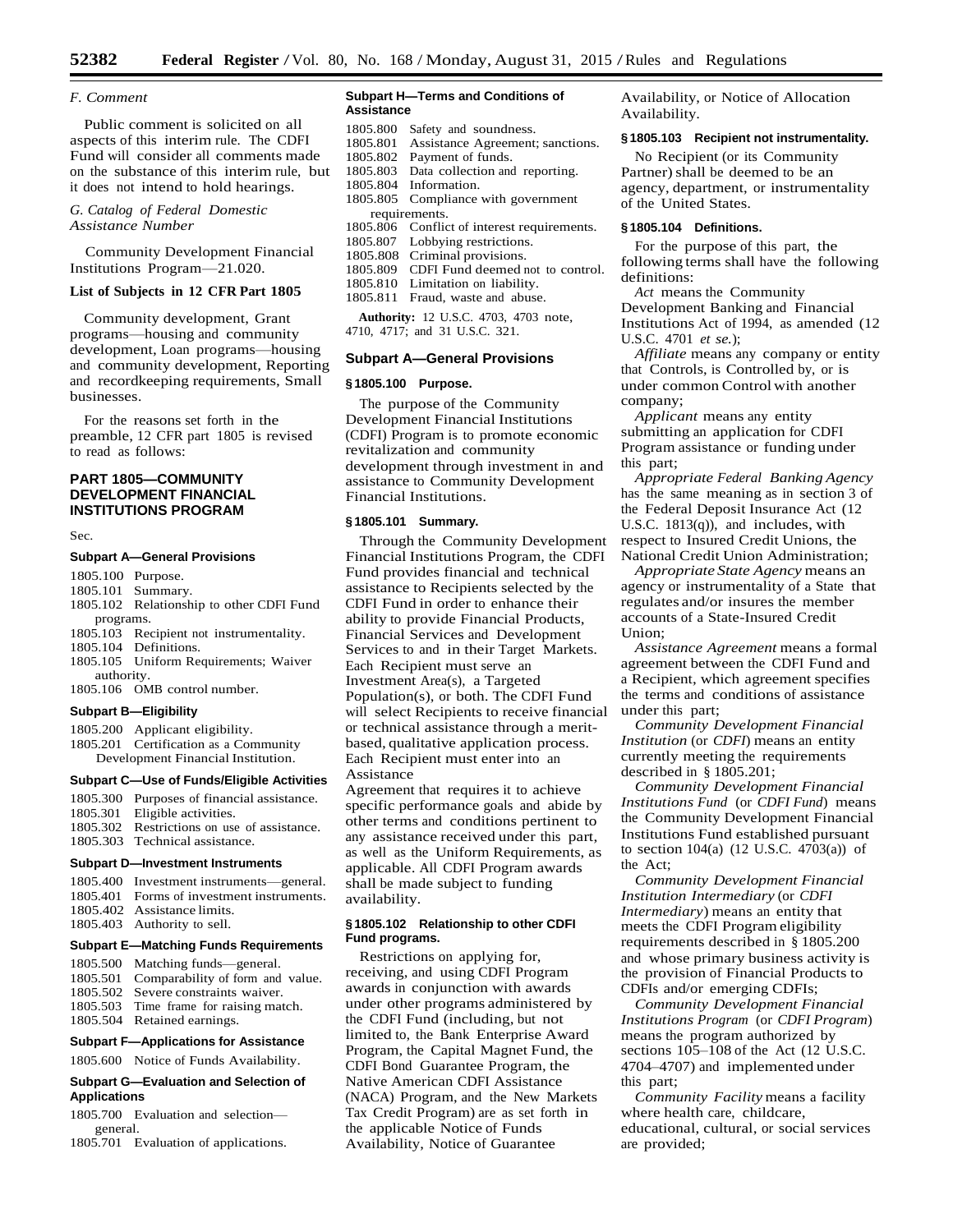*Community-Governed* means an entity in which the residents of an Investment Area(s) or members of a Targeted Population(s) represent greater than 50 percent of the governing body;

*Community-Owned* means an entity in which the residents of an Investment Area(s) or members of a Targeted Population(s) have an aggregate ownership interest of greater than 50 percent;

*Community Partner* means a person (other than an individual) that provides loans, Equity Investments, or Development Services and enters into a Community Partnership with an Applicant or a Recipient. A Community Partner may include a Depository Institution Holding Company, an Insured Depository Institution, an Insured Credit Union, a State-Insured Credit Union, a non-profit or for-profit organization, a State or local government entity, a quasi-government entity, or an investment company authorized pursuant to the Small Business Investment Act of 1958 (15 U.S.C. 661 *et se.*);

*Community Partnership*means an agreement between an Applicant or Recipient and a Community Partner to provide collaboratively Financial Products and/or Financial Services or Development Services to an Investment Area(s) or a Targeted Population(s);

*Comprehensive Business Plan* means a document, covering not less than the next five years, that demonstrates that the Applicant will be properly managed and will have the capacity to operate as a CDFI that will not be dependent upon assistance from the CDFI Fund for continued viability, and that meets the requirements described in an applicable Notice of Funds Availability;

*Control or Controlling* means: (1) Ownership, control, or power to vote 25 percent or more of the outstanding shares of any class of Voting Securities of any company, directly or indirectly or acting through one or more other persons;

(2) Control in any manner over the election of a majority of the directors, trustees, or general partners (or individuals exercising similar functions) of any company; or

(3) Power to exercise, directly or indirectly, a controlling influence over the management, credit or investment decisions, or policies of any company.

*Depository Institution Holding Company* means a bank holding company or a savings and loan holding company as defined in section 3 of the Federal Deposit Insurance Act (12 U.S.C. 1813(w)(1));

*Development Services* means activities undertaken by a CDFI, its Affiliate or contractor that promote community development and shall prepare or assist current or potential borrowers or investees to use the CDFI's Financial Products or Financial Services. For example, such activities include, financial or credit counseling; homeownership counseling; and business planning and management assistance;

*Equity Investment* means an investment made by a CDFI that, in the judgment of the CDFI Fund, supports or enhances activities serving the CDFI's Investment Area(s) or a Targeted Population(s). Such investments must be made through an arms-length transaction with a third party that does not have a relationship with the CDFI as an Affiliate. Equity Investments may comprise a stock purchase, a purchase of a partnership interest, a purchase of a limited liability company membership interest, a loan made on such terms that it has sufficient characteristics of equity (and is considered as such by the CDFI Fund); a purchase of secondary capital, or any other investment deemed by the CDFI Fund to be an Equity Investment;

*FinancialProducts* means loans, Equity Investments and similar financing activities (as determined by the CDFI Fund) including the purchase of loans originated by certified CDFIs and the provision of loan guarantees; in the case of CDFI Intermediaries, Financial Products may also include loans to CDFIs and/or emerging CDFIs and deposits in Insured Credit Union CDFIs, emerging Insured Credit Union CDFIs, and/or State-Insured Credit Union CDFIs;

*Financial Services* means providing checking, savings accounts, check cashing, money orders, certified checks, automated teller machines, deposit taking, safe deposit box services, and other similar services;

*Indian Reservation* means any geographic area that meets the requirements of section 4(10) of the Indian Child Welfare Act of 1978 (25 U.S.C. 1903(10)), and shall include: land held by incorporated Native groups, regional corporations, and village corporations, as defined in or established pursuant to the Alaska Native Claims Settlement Act (43 U.S.C. 1602); public domain Indian allotments; and former Indian reservations in the State of Oklahoma;

*Indian Tribe* means any Indian Tribe, band, pueblo, nation, or other organized group or community, including any Alaska Native village or regional or village corporation, as defined in or established pursuant to the Alaska Native Claims Settlement Act (43 U.S.C. 1601 *et se.*). Each such Indian Tribe

must be recognized as eligible for special programs and services provided by the United States to Indians because of their status as Indians;

*Insider* means any director, officer, employee, principal shareholder (owning, individually or in combination with family members, five percent or more of any class of stock), or agent (or any family member or business partner of any of the above) of any Applicant, Subsidiary, Affiliate, or Community Partner;

*Insured CDFI* means a CDFI that is an Insured Depository Institution or an Insured Credit Union;

*Insured Credit Union* means any credit union, the member accounts of which are insured by the National Credit Union Share Insurance Fund;

*Insured Depository Institution* means any bank or thrift, the deposits of which are insured by the Federal Deposit Insurance Corporation;

*Investment Area* means a geographic area meeting the requirements of § 1805.201(b)(3);

*Low-Income* means income, adjusted for family size, of not more than:

(1) For Metropolitan Areas, 80 percent of the area median family income; and

(2) For non-Metropolitan Areas, the greater of:

(i) 80 percent of the area median family income; or

(ii) 80 percent of the statewide non-Metropolitan Area median family income;

*Metropolitan Area* means an area designated as such by the Office of Management and Budget pursuant to 44 U.S.C. 3504(e) and 31 U.S.C. 1104(d) and Executive Order 10253 (3 CFR, 1949–1953 Comp., p. 758), as amended;

*Non-Regulated CDFI* means any entity meeting the eligibility requirements described in § 1805.200 and that is not a Depository Institution Holding Company, Insured Depository Institution, Insured Credit Union, or State-Insured Credit Union;

*Nonvoting Securities or Nonvoting Shares.* Preferred shares, limited partnership shares or interests, or similar interests are Nonvoting Securities if:

(1) Any voting rights associated with the shares or interest are limited solely to the type customarily provided by statute with regard to matters that would significantly and adversely affect the rights or preferences of the security or other interest, such as the issuance of additional amounts or classes of senior securities, the modification of the terms of the security or interest, the dissolution of the issuing company, or the payment of dividends by the issuing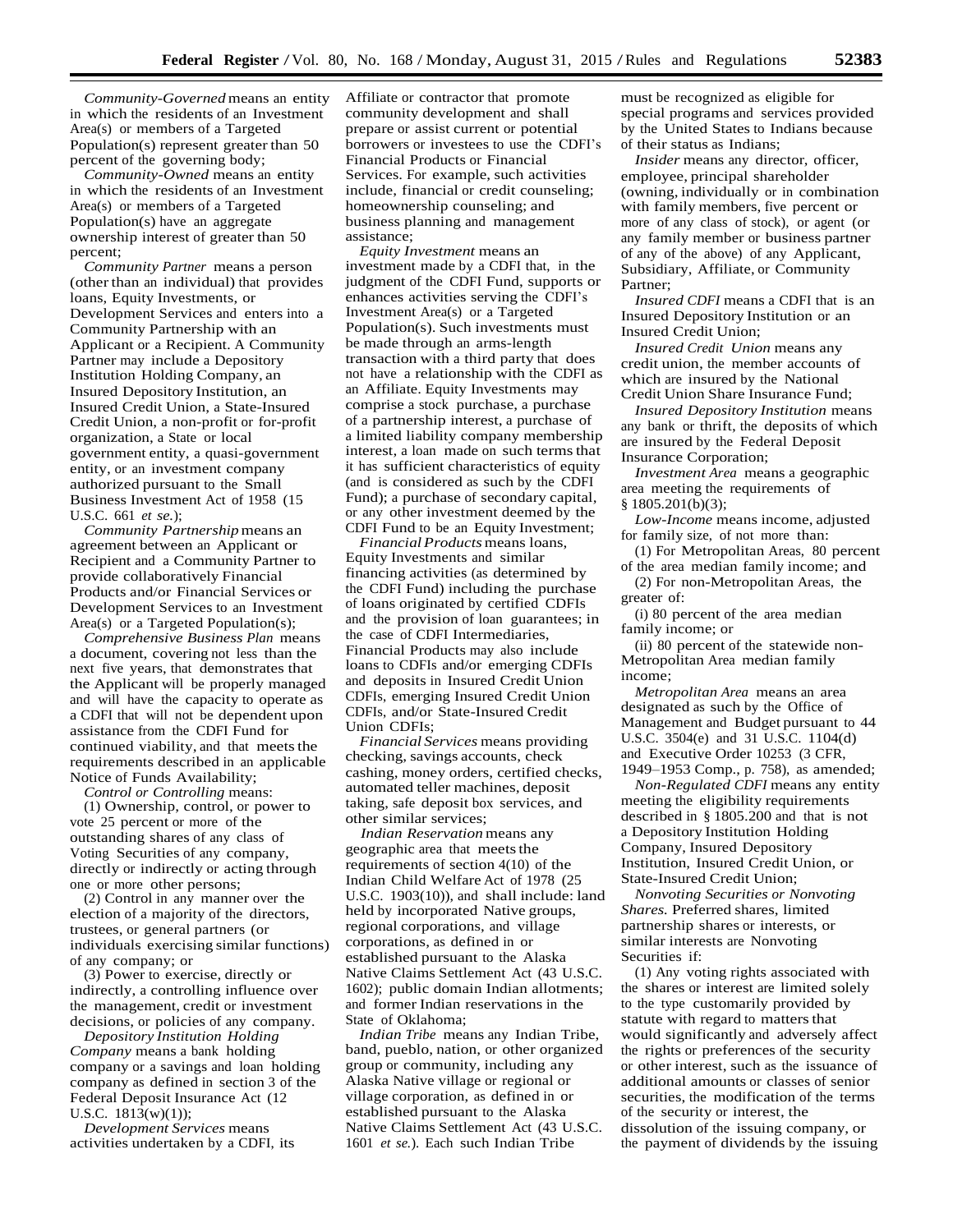company when preferred dividends are in arrears:

(2) The shares or interest represent an essentially passive investment or financing device and do not otherwise provide the holder with control over the issuing company; and

(3) The shares or interest do not entitle the holder, by statute, charter, or in any manner, to select or to vote for the selection of directors, trustees, or partners (or persons exercising similar functions) of the issuing company.

*Recipient* means an Applicant selected by the CDFI Fund to receive assistance pursuant to this part;

*State* means any State of the United States, the District of Columbia or any territory of the United States, Puerto Rico, Guam, American Samoa, the Virgin Islands, and the Northern Mariana Islands;

*State-Insured Credit Union* means any credit union that is regulated by, and/ or the member accounts of which are insured by, a State agency or instrumentality;

*Subsidiary* means any company that is owned or Controlled directly or indirectly by another company and includes any service corporation owned in whole or part by an Insured Depository Institution or any Subsidiary of such a service corporation, except as provided in § 1805.200(b)(4);

*Targeted Population* means individuals or an identifiable group of individuals meeting the requirements of  $§ 1805.201(b)(3);$ 

*Target Market* means an Investment Area(s) and/or a Targeted Population(s);

*Uniform Requirements* means the Uniform Administrative Requirements, Cost Principles, and Audit Requirements for Federal Awards (2 CFR part 1000), which is the Department of the Treasury's codification of the Office of Management and Budget (OMB) government-wide framework for grants management at 2 CFR part 200;

*Voting Securities* means shares of common or preferred stock, general or limited partnership shares or interests, or similar interests if the shares or interest, by statute, charter, or in any manner, entitle the holder:

(1) To vote for or select directors, trustees, or partners (or persons exercising similar functions of the issuing company); or

(2) To vote on or to direct the conduct of the operations or other significant policies of the issuing company.

### **§ 1805.105 Uniform Requirements; Waiver authority.**

(a) *Uniform Requirements.* The Uniform Requirements will be applied to all awards made pursuant to this part, as applicable.

(b) *Waiver authority.* The CDFI Fund may waive any requirement of this part that is not required by law upon a determination of good cause. Each such waiver shall be in writing and supported by a statement of the facts and the grounds forming the basis of the waiver. For a waiver in an individual case, the CDFI Fund must determine that application of the requirement to be waived would adversely affect the achievement of the purposes of the Act. For waivers of general applicability, the CDFI Fund will publish notification of granted waivers in the **Federal Register**.

#### **§ 1805.106 OMB control number.**

The collection of information requirements in this part have been approved by the Office of Management and Budget and assigned applicable, approved OMB Control Numbers associated with the CDFI Fund under 1559.

#### **Subpart B—Eligibility**

#### **§ 1805.200 Applicant eligibility.**

(a) *General requirements.* (1) An entity that meets the requirements described in § 1805.201(b) and paragraph (b) of this section will be considered a CDFI and, subject to paragraph (a)(3) of this section, will be eligible to apply for assistance under this part.

 $(2)(i)$  An entity that proposes to become a CDFI is eligible to apply for assistance under this part if the CDFI Fund:

(A) Receives a complete application for certification from the entity within the time period set forth in an applicable Notice of Funds Availability; and

(B) Determines that such entity's application materials provide a realistic course of action to ensure that it will meet the requirements described in § 1805.201(b) and paragraph (b) of this section within the period set forth in an applicable Notice of Funds Availability.

(ii) The CDFI Fund will not, however, make a payment of any financial assistance to such an entity before or unless it meets the requirements described in this section. Moreover, notwithstanding paragraphs (a)(1) and  $(a)(2)(i)(B)$  of this section, the CDFI Fund reserves the right to require an entity to have been certified as described in § 1805.201(a) prior to its submission of an application for assistance, as set forth in an applicable Notice of Funds Availability.

(3) The CDFI Fund shall require an entity to meet any additional eligibility requirements that the CDFI Fund deems appropriate.

(4) The CDFI Fund, in its sole discretion, shall determine whether an entity fulfills the requirements set forth in this section and § 1805.201(b).

(b) *Provisions applicable to Depository Institution Holding Companies and Insured Depository Institutions.* (1) A Depository Institution Holding Company may qualify as a CDFI only if it and its Affiliates collectively satisfy the requirements described in this section.

(2) No Affiliate of a Depository Institution Holding Company may qualify as a CDFI unless the holding company and all of its Affiliates collectively meet the requirements described in this section.

(3) No Subsidiary of an Insured Depository Institution may qualify as a CDFI if the Insured Depository Institution and its Subsidiaries do not collectively meet the requirements described in this section.

(4) For the purposes of paragraphs  $(b)(1)$  through  $(3)$  of this section, an entity will be considered to be a Subsidiary of any Insured Depository Institution or Depository Institution Holding Company that controls 25 percent or more of any class of the entity's voting shares, or otherwise controls, in any manner, the election of a majority of directors of the entity.

#### **§ 1805.201 Certification as a Community Development Financial Institution.**

(a) *General.* An entity may apply to the CDFI Fund for certification that it meets the CDFI eligibility requirements regardless of whether it is seeking financial or technical assistance from the CDFI Fund. Entities seeking such certification shall provide the information set forth in the application for certification. Certification by the CDFI Fund will verify that the entity meets the CDFI eligibility requirements. However, such certification shall not constitute an opinion by the CDFI Fund as to the financial viability of the CDFI or that the CDFI will be selected to receive an award from the CDFI Fund. The CDFI Fund, in its sole discretion, shall have the right to decertify a certified entity after a determination that the eligibility requirements of paragraph (b) of this section or § 1805.200(b) are no longer met.

(b) *Eligibility verification.* An entity shall demonstrate whether it meets the eligibility requirements described in this paragraph (b) by providing the information described in the application for certification demonstrating that the entity meets the eligibility requirements described in paragraphs (b)(1) through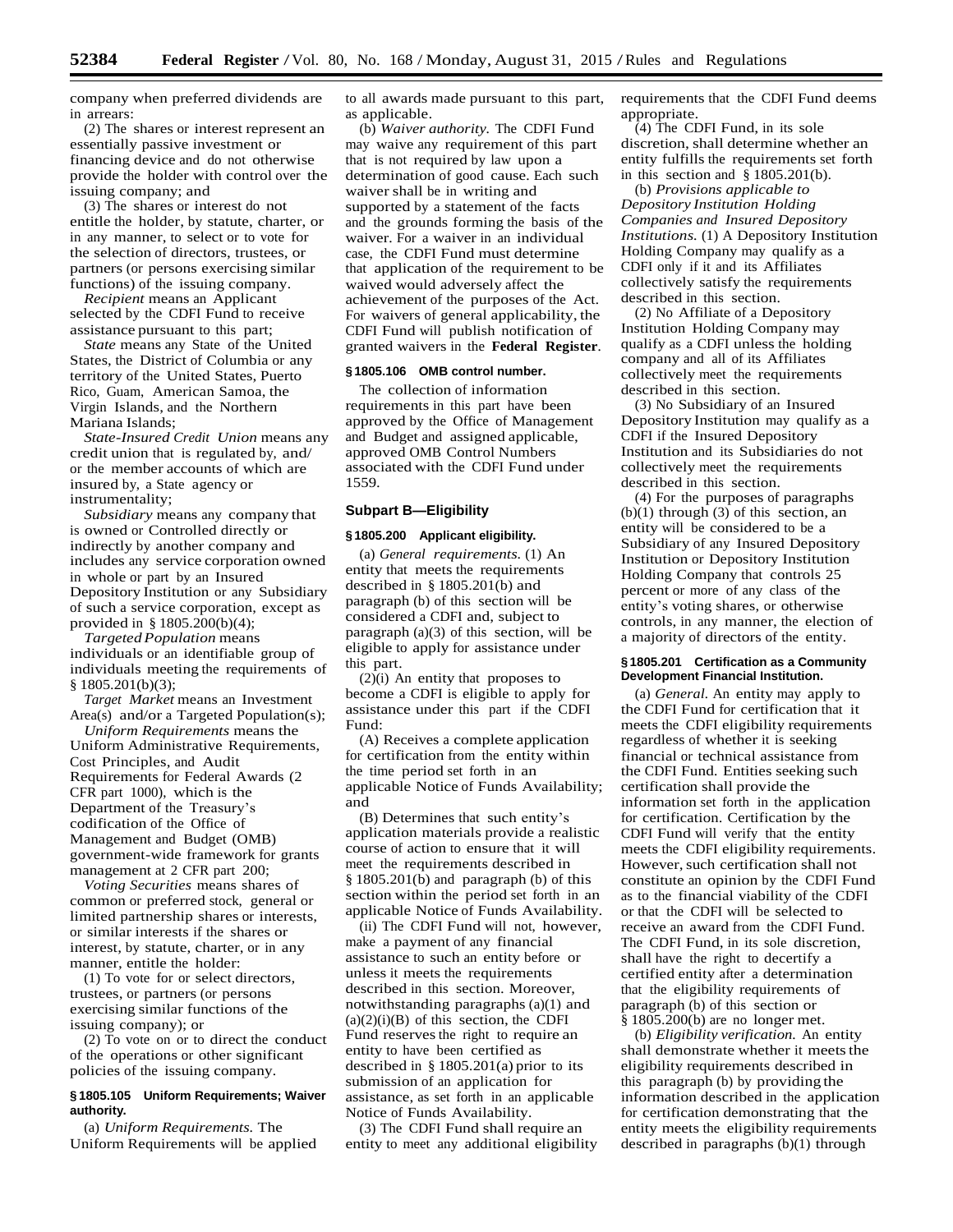(6) of this section. The CDFI Fund, in its sole discretion, shall determine whether an entity has satisfied the requirements of this paragraph.

(1) *Primary mission.* A CDFI must have a primary mission of promoting community development. In determining whether an entity has such a primary mission, the CDFI Fund will consider whether the activities of the entity are purposefully directed toward improving the social and/or economic conditions of underserved people (which may include Low-Income persons or persons who lack adequate access to capital and/or Financial Services) and/or residents of economically distressed communities (which may include Investment Areas).

(2) *Financing entity.* (i) A CDFI shall be an entity whose predominant business activity is the provision, in arms-length transactions, of Financial Products and/or Financial Services. An entity may demonstrate that it meets this requirement if it is  $a(n)$ :

(A) Depository Institution Holding Company;

(B) Insured Depository Institution, Insured Credit Union, or State-Insured Credit Union; or

(C) Organization that is deemed by the CDFI Fund to have such a predominant business activity as a result of analysis of its financial statements, organizing documents, and any other information required to be submitted as part of its certification application. In conducting such analysis, the CDFI Fund may take into consideration an entity'stotal assets and its use of personnel.

(ii) For the sole purpose of participating as an Eligible CDFI in the CDFI Bond Guarantee Program (see 12 CFR1808), an Affiliate of a Controlling CDFI may be deemed to meet the financing entity requirement of this section by relying on the CDFI Fund's determination that the Controlling CDFI has met said requirement; provided, however, that the CDFI Fund reserves the right, in its sole discretion, to set additional parameters and restrictions on such, which parameters and restrictions shall be set forth in the applicable Notice of Guarantee Availability for a CDFI Bond Guarantee Program application round.

(iii) Further, for the sole purpose of participating as an Eligible CDFI in the CDFI Bond Guarantee Program, the provision of Financial Products, Development Services, and/or other similar financing by an Affiliate of a Controlling CDFI need not be armslength if such transaction is by and between the Affiliate and the Controlling CDFI, pursuant to an operating agreement that includes

management and ownership provisions and is in form and substance acceptable to the CDFI Fund.

(3) *Target Market*—(i) *General.* A CDFI must serve a Target Market by virtue of serving one or more Investment Areas and/or Targeted Populations. An entity may demonstrate that it meets this requirement by demonstrating that it provides Financial Products and/or Financial Services in an Investment Areas and/or Targeted Populations as described in this section. An Investment Area shall meet specific geographic and other criteria described in paragraph  $(b)(3)(ii)$  of this section, and a Targeted Population shall meet the criteria described in paragraph  $(b)(3)(iii)$  of this section.

(ii) *Investment Area*—(A) *General.* A geographic area will be considered eligible for designation as an Investment Area if it:

(*1*) Is entirely located within the geographic boundaries of the United States (which shall encompass any State of the United States, the District of Columbia or any territory of the United States, Puerto Rico, Guam, American Samoa, the Virgin Islands, and the Northern Mariana Islands); and either

(*2*) Meets at least one of the objective criteria of economic distress as set forth in paragraph  $(b)(3)(ii)(D)$  of this section and has significant unmet needs for loans, Equity Investments, Financial Products or Financial Services as described in paragraph  $(b)(3)(ii)(E)$  of this section; or

(*3*) Encompasses (*i.e.,* wholly consists of) or is wholly located within an Empowerment Zone or Enterprise Community designated under section 1391 of the Internal Revenue Code of 1986 (26 U.S.C. 1391).

(B) *Geographic units.* Subject to the remainder of this paragraph (B), an Investment Area shall consist of a geographic unit that is a county (or equivalent area), minor civil division that is a unit of local government, incorporated place, census tract, or Indian Reservation. However, geographic units in Metropolitan Areas that are used to comprise an Investment Area shall be limited to census tracts, and Indian Reservations. An entity may designate one or more Investment Areas as part of a single certification application.

(C) *Designation.* An entity may designate an Investment Area by selecting:

(*1*) A geographic unit(s) that individually meets one of the criteria in paragraph  $(b)(3)(ii)(D)$  of this section; or

(*2*) A group of contiguous geographic units that together meet one of the criteria in paragraph  $(b)(3)(ii)(D)$  of this

section, provided that the combined population residing within individual geographic units not meeting any such criteria does not exceed 15 percent of the total population of the entire Investment Area.

(D) *Distress criteria.* An Investment Area (or the units that comprise an area) must meet at least one of the following objective criteria of economic distress (as reported in the most recently completed decennial census published by the U.S. Bureau of the Census):

(*1*) The percentage of the population living in poverty is at least 20 percent; (*2*) In the case of an Investment Area located:

(*i*) Within a Metropolitan Area, the median family income shall be at or below 80 percent of the Metropolitan Area median family income or the national Metropolitan Area median family income, whichever is greater; or

(*ii*) Outside of a Metropolitan Area, the median family income shall be at or below 80 percent of the statewide non-Metropolitan Area median family income or the national non-Metropolitan Area median family income, whichever is greater;

(*3*) The unemployment rate is at least 1.5 times the national average;

(*4*) In counties located outside of a Metropolitan Area, the county population loss during the period between the most recent decennial census and the previous decennial census is at least 10 percent; or

(*5*) In counties located outside of a Metropolitan Area, the county net migration loss during the five-year period preceding the most recent decennial census is at least five percent.

(E) *Unmet needs.* An Investment Area will be deemed to have significant unmet needs for loans or Equity Investments if a narrative analysis provided by the entity demonstrates a pattern of unmet needs for Financial Products or Financial Services within such area.

(F) *Serving Investment Areas.* An entity may serve an Investment Area directly or through borrowers or investees that serve the Investment Area.

(iii) *Targeted Population*—(A) *General.* Targeted Population shall mean individuals, or an identifiable group of individuals, who are Low- Income persons or lack adequate access to Financial Products or Financial Services in the entity's Target Market. The members of a Targeted Population shall reside within the boundaries of the United States (which shall encompass any State of the United States, the District of Columbia or any territory of the United States, Puerto Rico, Guam,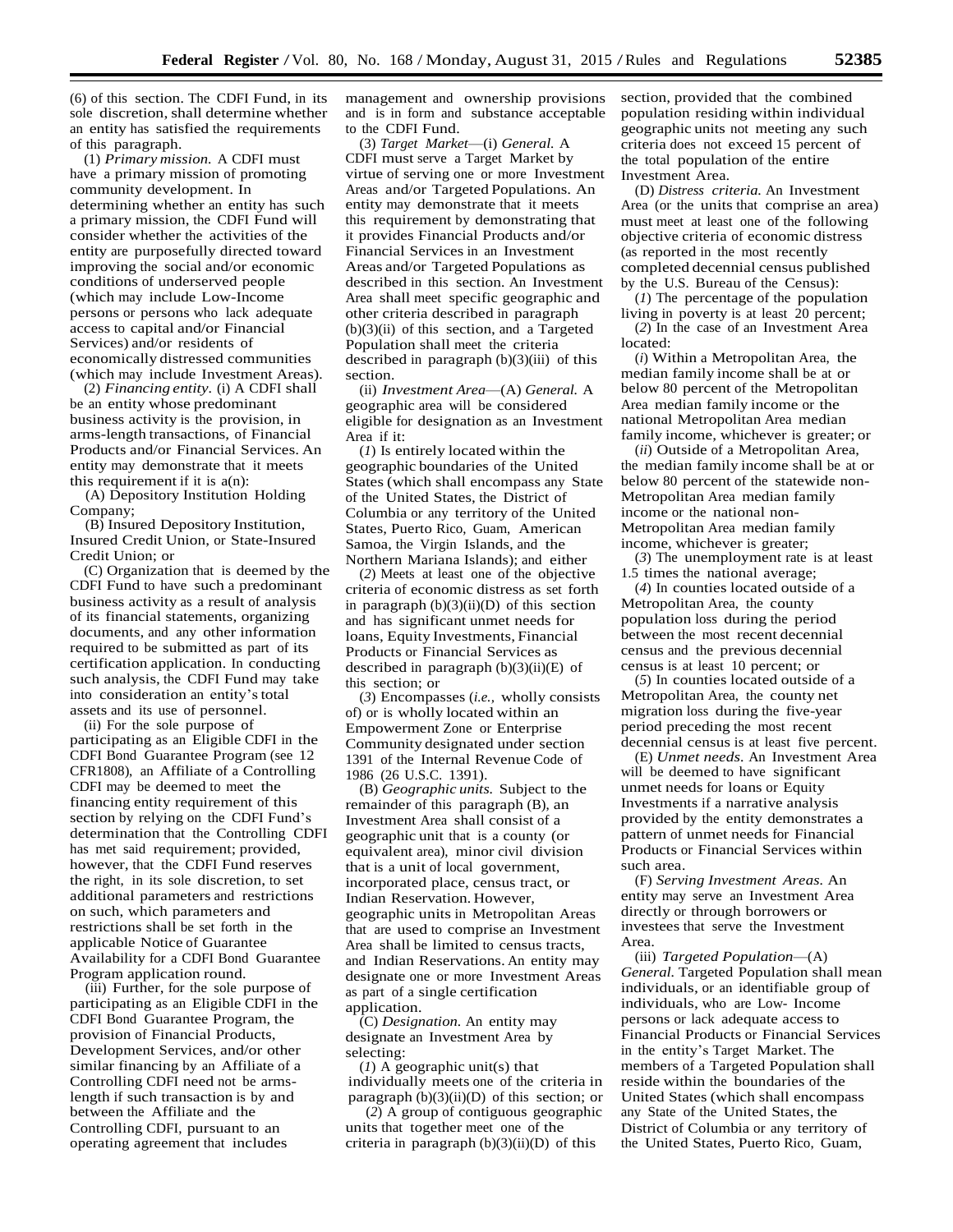American Samoa, the Virgin Islands, and the Northern Mariana Islands).

(B) *Serving Targeted Populations.* An entity may serve the members of a Targeted Population directly or indirectly or through borrowers or investees that directly serve such members.

(4) *Development Services.* A CDFI directly, through an Affiliate, or through a contract with another provider, must have a track record of providing Development Services in conjunction with its Financial Products and/or Financial Services. An entity applying for CDFI certification must demonstrate that it meets this requirement.

(5) *Accountability.* A CDFI must maintain accountability to residents of its Investment Area(s) or Targeted Population(s) through representation on its governing board and/or advisory board(s). An entity applying for CDFI certification must demonstrate that it meets this requirement.

(6) *Non-government.* A CDFI shall not be an agency or instrumentality of the United States, or any State or political subdivision thereof. An entity applying for CDFI certification must demonstrate that it meets this requirement. An entity that is created by, or that receives substantial assistance from, one or more government entities may be a CDFI provided it is not Controlled by such entities and maintainsindependent decision-making power over its activities.

(c) *Records and Review.* The CDFI Fund will review a CDFI's certification status from time to time, as deemed appropriate by the CDFI Fund, to ensure that it meets the certification requirements of this section, as well as review its organizational capacity, lending activity, community impacts, and such other information that the CDFI Fund deems appropriate. Upon request, a CDFI shall provide such information and documentation to the CDFI Fund as is necessary to undertake such review.

### **Subpart C—Use of Funds/Eligible Activities**

### **§ 1805.300 Purposes of financial assistance.**

The CDFI Fund may provide financial assistance through investment instruments described under subpart D of this part. Such financial assistance is intended to increase available capital and enhance the ability of a Recipient to provide Financial Products, Financial Services, and Development Services.

## **§ 1805.301 Eligible activities.**

Recipients may use financial assistance provided under this part to serve Investment Area(s) or Targeted Population(s) by developing or supporting, through lending, investing, enhancing liquidity, or other means of finance:

(a) Commercial facilities that promote revitalization, community stability or job creation or retention;

(b) Businesses that:

(1) Provide jobs for Low-Income persons;

(2) Are owned by Low-Income persons; or

(3) Increase the availability of products and services to Low-Income persons;

(c) Community Facilities; (d) The provision of Financial Services;

(e) Housing that is principally affordable to Low-Income persons, except that assistance used to facilitate homeownership shall only be used for services and lending products that serve Low-Income persons and that:

(1) Are not provided by other lenders in the area; or

(2) Complement the services and lending products provided by other lenders that serve the Investment Area(s) or Targeted Population(s);

(f) The provision of consumer loans (a loan to one or more individuals for household, family, or other personal expenditures); or

(g) Other businesses or activities as requested by the Applicant and deemed appropriate by the CDFI Fund.

#### **§ 1805.302 Restrictions on use of assistance.**

(a) A Recipient shall use assistance provided by the CDFI Fund and its corresponding matching funds only for the eligible activities approved by the CDFI Fund and described in the Assistance Agreement.

(b) A Recipient may not distribute assistance to an Affiliate without the CDFI Fund's consent.

(c) Assistance provided upon approval of an application involving a Community Partnership shall only be distributed to the Recipient and shall not be used to fund any activities carried out by a Community Partner or an Affiliate of a Community Partner.

### **§ 1805.303 Technical assistance.**

(a) *General.* The CDFI Fund may provide technical assistance to build the capacity of a CDFI or an entity that proposes to become a CDFI. Such technical assistance may include: training for management and other personnel; development of programs, products and services; improving financial management and internal operations; enhancing a CDFI's

community impact; or other activities deemed appropriate by the CDFI Fund. The CDFI Fund, in its sole discretion, may provide technical assistance in amounts or under terms and conditions that are different from those requested by an Applicant or Recipient. The CDFI Fund may not provide any technical assistance funding to an Applicant for the purpose of assisting in the preparation of an application for federal assistance. The CDFI Fund may provide technical assistance to a CDFI directly, through grants, or by contracting with organizations that possessthe appropriate expertise.

(b) The CDFI Fund may provide technical assistance regardless of whether the Recipient also receives financial assistance under this part. Technical assistance provided pursuant to this part is subject to the assistance limits described in § 1805.402.

(c) An Applicant seeking technical assistance must meet the eligibility requirements described in § 1805.200 and submit an application as described in § 1805.600.

(d) Applicants for technical assistance pursuant to this part will be evaluated pursuant to the merit-based qualitative review criteria in subpart G of this part, except as otherwise may be provided in the applicable Notice of Funds Availability. In addition, the requirements for matching funds are not applicable to technical assistance requests.

#### **Subpart D—Investment Instruments**

#### **§ 1805.400 Investment instruments general.**

The CDFI Fund will provide financial assistance to a Recipient through one or more of the investment instruments described in § 1805.401, and under such terms and conditions as described in this subpart D. The CDFI Fund, in its sole discretion, may provide financial assistance in amounts, through investment instruments, or under rates, terms and conditions that are different from those requested by an Applicant.

#### **§ 1805.401 Forms of investment instruments.**

(a) *Equity.* The CDFI Fund may make non-voting equity investments in a Recipient, including, without limitation, the purchase of non-voting stock. Such stock shall be transferable and, in the discretion of the CDFI Fund, may provide for convertibility to voting stock upon transfer. The CDFI Fund shall not own more than 50 percent of the equity of a Recipient and shall not control its operations.

(b) *Grants.* The CDFI Fund may award grants.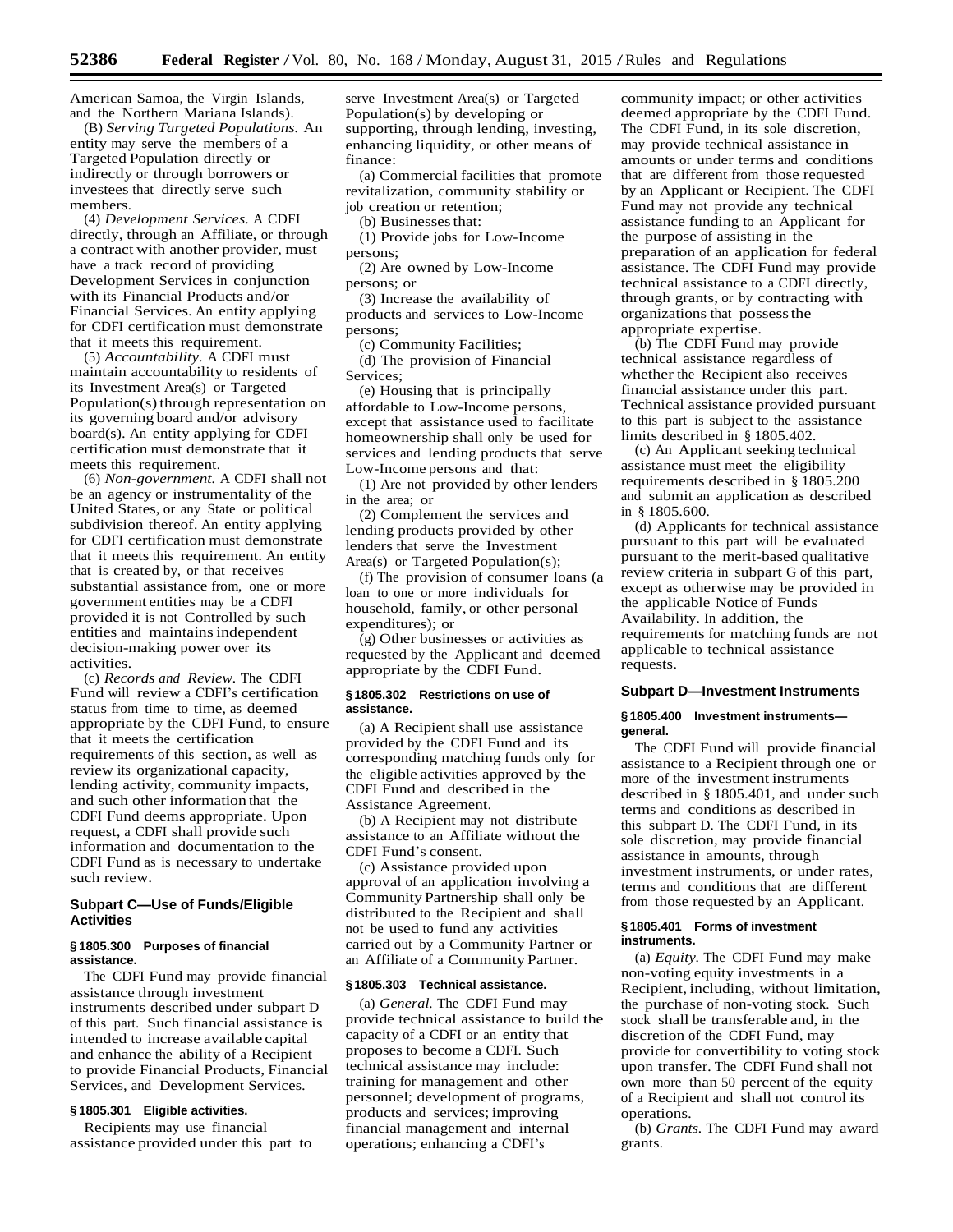(c) *Loans.* The CDFI Fund may make loans, if and as permitted by applicable law and regulation.

(d) *Deposits and credit union shares.*  The CDFI Fund may make deposits (which shall include credit union shares) in Insured CDFIs and State-Insured Credit Unions. Depositsin an Insured CDFI or a State-Insured Credit Union shall not be subject to any requirement for collateral or security.

#### **§ 1805.402 Assistance limits.**

(a) *General.* Except as provided in paragraph (b) of this section, the Fund may not provide, pursuant to this part, more than \$5 million, in the aggregate, in financial and technical assistance to a Recipient and its Subsidiaries and Affiliates during any three-year period.

(b) *Additional amounts.* If a Recipient proposes to establish a new Subsidiary or Affiliate to serve an Investment Area(s) or Targeted Population(s) outside of any State, and outside of any Metropolitan Area, currently served by the Recipient or its Subsidiaries or Affiliates, the Recipient may receive additional assistance pursuant to this Part up to a maximum of \$3.75 million during the same three-year period. Such additional assistance:

(1) Shall be used only to finance activities in the new or expanded Investment Area(s) or Targeted Population(s); and

(2) Must be distributed to a new Subsidiary or Affiliate that meets the eligibility requirements described in § 1805.200 and is selected for assistance pursuant to subpart G of this part.

(c) A Recipient may receive the assistance described in paragraph (b) of this section only if no other application to serve substantially the same Investment Area(s) or Targeted Population $(s)$  that meets the requirements of § 1805.701(a) was submitted to the CDFI Fund prior to the receipt of the application of said Recipient and within the current funding round.

### **§ 1805.403 Authority to sell.**

The CDFI Fund may, at any time, sell its equity investments and loans, provided the CDFI Fund shall retain the authority to enforce the provisions of the Assistance Agreement until the performance goals specified therein have been met.

### **Subpart E—Matching Funds Requirements**

## **§ 1805.500 Matching funds—general.**

All financial assistance awarded under this part shall be matched with funds from sources other than the

Federal government. Except as provided in § 1805.502, such matching funds shall be provided on the basis of not less than one dollar for each dollar provided by the CDFI Fund. Funds that have been used to satisfy a legal requirement for obtaining funds under either the CDFI Program or another Federal grant or award program may not be used to satisfy the matching requirements described in this section. Community Development Block Grant Program and other funds provided pursuant to the Housing and Community Development Act of 1974, as amended (42 U.S.C. 5301 *et seq.*), shall be considered Federal government funds and shall not be used to meet the matching requirements. Matching funds shall be used as provided in the applicable Notice of Funds Availability and/or the corresponding Assistance Agreement. Funds that are used prior to the execution of the Assistance Agreement may nevertheless qualify as matching funds provided they were used as provided in the applicable Notice of Funds Availability and/or Assistance Agreement.

#### **§ 1805.501 Comparability of form and value.**

(a) Matching funds shall be at least comparable in form (*e.g.,* equity investments, deposits, credit union shares, loans and grants) and value to financial assistance provided by the CDFI Fund (except as provided in § 1805.502). The CDFI Fund shall have the discretion to determine whether matching funds pledged are comparable in form and value to the financial assistance requested.

(b) In the case of a Recipient that raises matching funds from more than one source, through different investment instruments, or under varying terms and conditions, the CDFI Fund may provide financial assistance in a manner that represents the combined characteristics of such instruments.

(c) A Recipient may meet all or part of its matching requirements by committing available earnings retained from its operations.

#### **§ 1805.502 Severe constraints waiver.**

(a) In the case of an Applicant with severe constraints on available sources of matching funds, the CDFI Fund, in its sole discretion, may permit such Applicant to comply with the matching requirements by:

(1) Reducing such requirements by up to 50 percent; or

(2) Permitting an Applicant to provide matching funds in a form to be

determined at the discretion of the CDFI Fund, if such an Applicant:

(i) Has total assets of less than \$100,000;

(ii) Serves an area that is not a Metropolitan Area; and

(iii) Is not requesting more than \$25,000 in assistance.

(b) Not more than 25 percent of the total funds available for obligation under this part in any fiscal year may be matched as described in paragraph (a) of this section.

(c) The terms of the severe constraints waiver shall be provided in the applicable Notice of Funds Availability and Assistance Agreement.

#### **§ 1805.503 Time frame for raising match.**

Applicants and Recipients shall satisfy matching funds requirements within the period set forth in the applicable Notice of Funds Availability and/or the corresponding Assistance Agreement.

#### **§ 1805.504 Retained earnings.**

(a) *General.* An Applicant or Recipient may use its retained earnings to match a request for a financial assistance grant from the CDFI Fund. An Applicant or Recipient that proposes to meet all or a portion of its matching funds requirements by committing available retained earnings from its operations shall be subject to the restrictions described in this section. Retained earnings shall be calculated as directed by the CDFI Fund in the applicable Notice of Funds Availability, the financial assistance application, and/or related guidance materials. The CDFI Fund shall make the final determination of the eligible amount of retained earnings that an Applicant or Recipient has available as matching funds.

(b) *Applicants other than Insured Credit Unions, State-Insured Credit Unions and Insured Depository Institutions.* In the case of an Applicant or Recipient that is not an Insured Credit Union, State-Insured Credit Union or Insured Depository Institution, retained earnings that may be used for matching funds purposes shall consist of:

(1) The increase in retained earnings (meaning, for purposes of § 1805.504(b), revenue minus expenses less any dividend payments) that has occurred over the Applicant's or Recipient's fiscal year as set forth in the applicable Notice of Funds Availability; or

(2) The annual average of such increases that occurred over the Applicant's or Recipient's three consecutive fiscal years as set forth in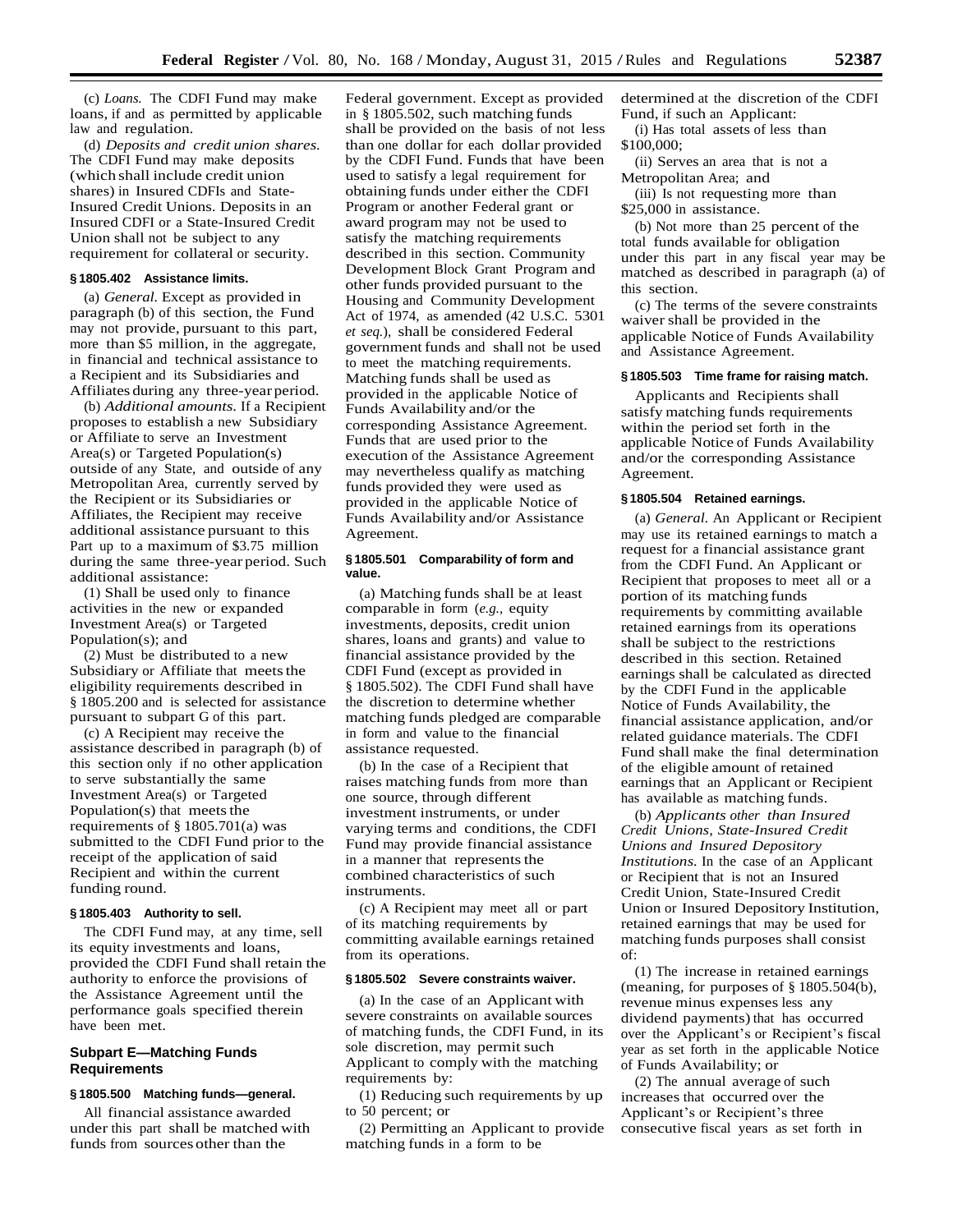the applicable Notice of Funds Availability.

(c) *Insured Credit Unions, State-Insured Credit Unions, and Insured Depository Institutions.* (1) In the case of an Applicant or Recipient that is an Insured Credit Union, State-Insured Credit Union or Insured Depository Institution, retained earnings that may be used for matching funds purposes shall consist of:

(i) The increase in retained earnings that has occurred over the Applicant's or Recipient's fiscal year as set forth in the applicable Notice of Funds Availability;

(ii) The annual average of such increases that has occurred over the Applicant's or Recipient's three consecutive fiscal years as set forth in the applicable Notice of Funds Availability; or

(iii) The entire retained earnings that have been accumulated since the inception of the Applicant or Recipient, provided that the Assistance Agreement shall require that:

(A) The Recipient shall increase its member shares, non-member shares, outstanding loans and/or other measurable activity as defined in and by an amount that is set forth in an applicable Notice of Funds Availability;

(B) Such increase must be achieved by a date certain set forth in the applicable Notice of Funds Availability;

(C) The level from which the achievement of said increases will be measured will be as of the date set forth in the applicable Notice of Funds Availability; and

(D) Financial assistance shall be paid by the CDFI Fund only as the amount of increases described in paragraph  $(c)(1)(iii)(A)$  of this section is achieved.

(2) The CDFI Fund will allow an Applicant or Recipient to utilize the option described in paragraph  $(c)(1)(iii)$ of this section for matching funds only if it determines, in its sole discretion, that the Applicant or Recipientwill have a high probability of success in achieving said increases to the specified amounts.

### **Subpart F—Applications for Assistance**

### **§ 1805.600 Notice of Funds Availability.**

Each Applicant shall submit an application for financial or technical assistance under this part in accordance with the applicable Notice of Funds Availability published in the **Federal Register**. The Notice of Funds Availability will advise prospective Applicants on how to obtain an application packet and will establish deadlines and other requirements. The

Notice of Funds Availability may specify the application scoring criteria and any limitations, special rules, procedures, and restrictions for a particular funding round. After receipt of an application, the CDFI Fund may request clarifying or technical information on the materials submitted as part of such application.

### **Subpart G—Evaluation and Selection of Applications**

### **§ 1805.700 Evaluation and selection general.**

Applicants will be evaluated and selected, at the sole discretion of the CDFI Fund, to receive assistance based on a review process that may include an interview(s) and/or site visit(s) and that is intended to:

(a) Ensure that Applicants are evaluated on a merit basis and in a fair and consistent manner;

(b) Consider the unique characteristics of Applicants that vary by institution type, total asset size, stage of organizational development, markets served, products and services provided, and location;

(c) Ensure that each Recipient can successfully meet the goals of its Comprehensive Business Plan and achieve community development impact;

(d) Ensure that Recipients represent a geographically diverse group of Recipients serving Metropolitan Areas, non-Metropolitan Areas, and Indian Reservations from different regions of the United States; and

(e) Consider other factors as described in the applicable Notice of Funds Availability.

#### **§ 1805.701 Evaluation of applications.**

(a) *Eligibility and completeness.* An Applicant will not be eligible to receive assistance pursuant to this part if it fails to meet the eligibility requirements described in § 1805.200 or if it has not submitted complete application materials. For the purposes of this paragraph (a), the CDFI Fund reserves the right to request additional information from the Applicant, if the CDFI Fund deems it appropriate.

(b) *Substantive review.* In evaluating and selecting applications to receive assistance, the CDFI Fund will evaluate the feasibility of the Applicant's Comprehensive Business Plan goals, the likelihood of the Applicant meeting such goals, and the likelihood of the Applicant achieving its proposed community development impacts, by considering factors such as:

(1) Community development track record, including, in the case of an

Applicant with a prior history of serving a Target Market, the extent of success in serving such Target Market and whether it will expand its operations into a new Investment Area or serve a new Targeted Population, offer more Development Services, Financial Products and/or Financial Services, or increase the volume of its current business;

(2) Operational capacity and risk mitigation strategies;

(3) Financial track record and strength;

(4) Capacity,skills, experience and background of the management team;

(5) Understanding of its market context, including an analysis of the needs of the Investment Area or Targeted Population and a strategy for how the Applicant will attempt to meet those needs; such analysis of current and prospective customers will include the extent of economic distress within the designated Investment Area(s) or the extent of need within the designated Targeted Population(s), as those factors are measured by objective criteria, the extent of need for Loans, Equity Investments, Financial Products, Financial Services and Development Services within the designated Target Market, and the extent of demand within the Target Market for the Applicant's products and services;

(6) Program design and implementation plan, including: A plan to coordinate use of a financial assistance award with existing Federal State, local and Tribal government assistance programs, and private sector financial services; A description of how the Applicant will coordinate with community organizations and financial institutions which will provide equity investments, loans, secondary markets, or other services to the Investment Area or Targeted Population; an assessment of its products and services, marketing and outreach efforts, delivery strategy, and coordination with other institutions and/or a Community Partner, or participation in a secondary market for purposes of increasing the Applicant's resources. In the case of an Applicant submitting an application with a Community Partner, the CDFI Fund will evaluate: the extent to which the Community Partner will participate in carrying out the activities of the Community Partnership; the extent to which the Community Partner will enhance the likelihood of success of the Comprehensive Business Plan; and the extent to which service to the designated Target Market will be better performed by a Community Partnership than by the Applicant alone;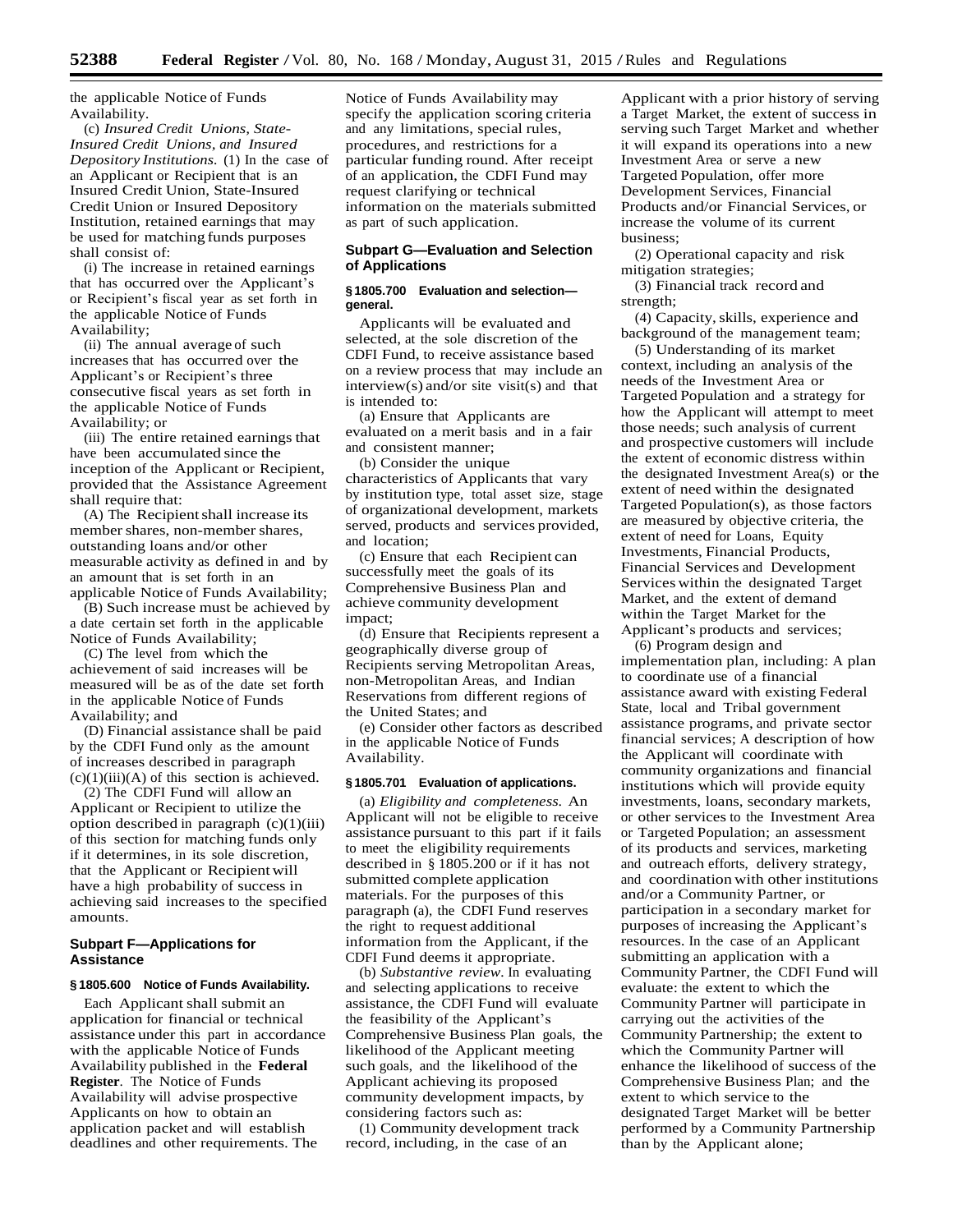(7) Projections for financial performance, capitalization and the raising of needed external resources, including a detailed description of the Applicant's plans and likely sources of funds to match the amount of financial assistance requested from the CDFI Fund, the amount of firm commitments and matching funds in hand to meet or exceed the matching funds requirements and, if applicable, the likely success of the plan for raising the balance of the matching funds in a timely manner, the extent to which the matching funds are, or will be, derived from private sources, and whether an Applicant is, or will become, an Insured CDFI or a State-Insured Credit Union;

(8) Projections for community development impact, including the extent to which an Applicant will concentrate its activities on serving its Target Market(s), the extent of support from the designated Target Market, the extent to which an Applicant is, or will be, Community-Owned or Community-Governed, and the extent to which the activities proposed in the Comprehensive Business Plan are consistent with existing economic, community, and housing development plans adopted by or applicable to the Investment Area or Targeted Population and will expand economic opportunities or promote community development within the designated Target Market;

(9) The extent of need for the CDFI Fund's assistance, as demonstrated by the extent of economic distress in the Applicant's Target Market and the extent to which the Applicant needs the CDFI Fund's assistance to carry out its Comprehensive Business Plan;

 $(10)$  In the case of an Applicant that has previously received assistance under the CDFI Program, the CDFI Fund also will consider the Applicant's level of success in meeting its performance goals, financial soundness covenants (if applicable), and other requirements contained in the previously negotiated and executed Assistance Agreement(s) with the CDFI Fund, the unexpended balance of assistance, and whether the Applicant will, with additional assistance from the CDFI Fund, expand its operations into a new Target Market, offer more products or services, and/or increase the volume of its activities; and

(11) The CDFI Fund may consider any other factors, as it deems appropriate, in reviewing an application as set forth in an applicable Notice of Funds Availability.

(c) *Consultation with Appropriate Federal Banking Agencies.* The CDFI Fund will consult with, and consider the views of, the Appropriate Federal

Banking Agency prior to providing assistance to:

(1) An Insured CDFI;

(2) A CDFI that is examined by or subject to the reporting requirements of an Appropriate Federal Banking Agency; or

(3) A CDFI that has as its Community Partner an institution that is examined by, or subject to, the reporting requirements of an Appropriate Federal Banking Agency.

(d) *Consultation with Appropriate State Agencies.* Prior to providing assistance to a State-Insured Credit Union, the CDFI Fund may consult with, and consider the views of, the Appropriate State Agency.

(e) *Recipient selection.* The CDFI Fund will select Recipients based on the criteria described in paragraph (b) of this section and any other criteria set forth in this part or the applicable Notice of Funds Availability.

## **Subpart H—Terms and Conditions of Assistance**

#### **§ 1805.800 Safety and soundness.**

(a) *Regulated institutions.* Nothing in this part, or in an Assistance Agreement, shall affect any authority of an Appropriate Federal Banking Agency or Appropriate State Agency to supervise and regulate any institution or company.

(b) *Non-Regulated CDFIs.* The CDFI Fund will, to the maximum extent practicable, ensure that Recipients that are Non-Regulated CDFIs are financially and managerially sound and maintain appropriate internal controls.

#### **§ 1805.801 Assistance Agreement; sanctions.**

(a) Prior to providing any Financial or Technical Assistance, the CDFI Fund and a Recipientshall execute an Assistance Agreement that requires a Recipient to comply with performance goals and abide by other terms and conditions of assistance. Such performance goals may be modified at any time by mutual consent of the CDFI Fund and a Recipient or as provided in paragraph (c) of this section. If a Community Partner or an Affiliate is part of an application that is selected for assistance, such partner must be a party to the Assistance Agreement, if deemed appropriate by the CDFI Fund.

(b) A Recipient shall comply with performance goals that have been established or negotiated with the CDFI Fund and which are based upon the Comprehensive Business Plan submitted as part of the Recipient's application. Such performance goals may include measures that require a Recipient to:

(1) Be financially sound;

(2) Be managerially sound;

(3) Maintain appropriate internal controls; and/or

(4) Achieve specific lending, investment, and development service objectives.

Performance goals for Insured CDFIs shall be determined in consultation with the Appropriate Federal Banking Agency, as applicable. Such goals shall be incorporated in, and enforced under, the Recipient's Assistance Agreement. Performance goals for State-Insured Credit Unions may be determined in consultation with the Appropriate State Agency, if deemed appropriate by the CDFI Fund.

(c) The Assistance Agreement shall provide that, in the event of fraud, mismanagement, noncompliance with the Act and the CDFI Fund's regulations, or noncompliancewith the terms and conditions of the Assistance Agreement on the part of the Recipient (or the Community Partner, if applicable), the CDFI Fund, in its discretion, may:

(1) Require changes in the performance goals set forth in the Assistance Agreement;

(2) Require changes in the Recipient's Comprehensive Business Plan;

(3) Revoke approval of the Recipient's application;

(4) Reduce or terminate the Recipient's assistance;

(5) Require repayment of any assistance that has been distributed to the Recipient;

(6) Bar the Recipient from reapplying for any assistance from the CDFI Fund; or

(7) Take such other actions as the CDFI Fund deems appropriate.

(d) In the case of an Insured CDFI, the Assistance Agreement shall provide that the provisions of the Act, this part, and the Assistance Agreement shall be enforceable under 12 U.S.C. 1818 of the Federal Deposit Insurance Act by the Appropriate Federal Banking Agency, as applicable, and that any violation of such provisions shall be treated as a violation of the Federal Deposit Insurance Act. Nothing in this paragraph (d) precludes the CDFI Fund from directly enforcing the Assistance Agreement as provided for under the terms of the Act.

(e) The CDFI Fund shall notify the Appropriate Federal Banking Agency before imposing any sanctions on an Insured CDFI or other institution that is examined by or subject to the reporting requirements of that agency. The CDFI Fund shall not impose a sanction described in paragraph (c) of this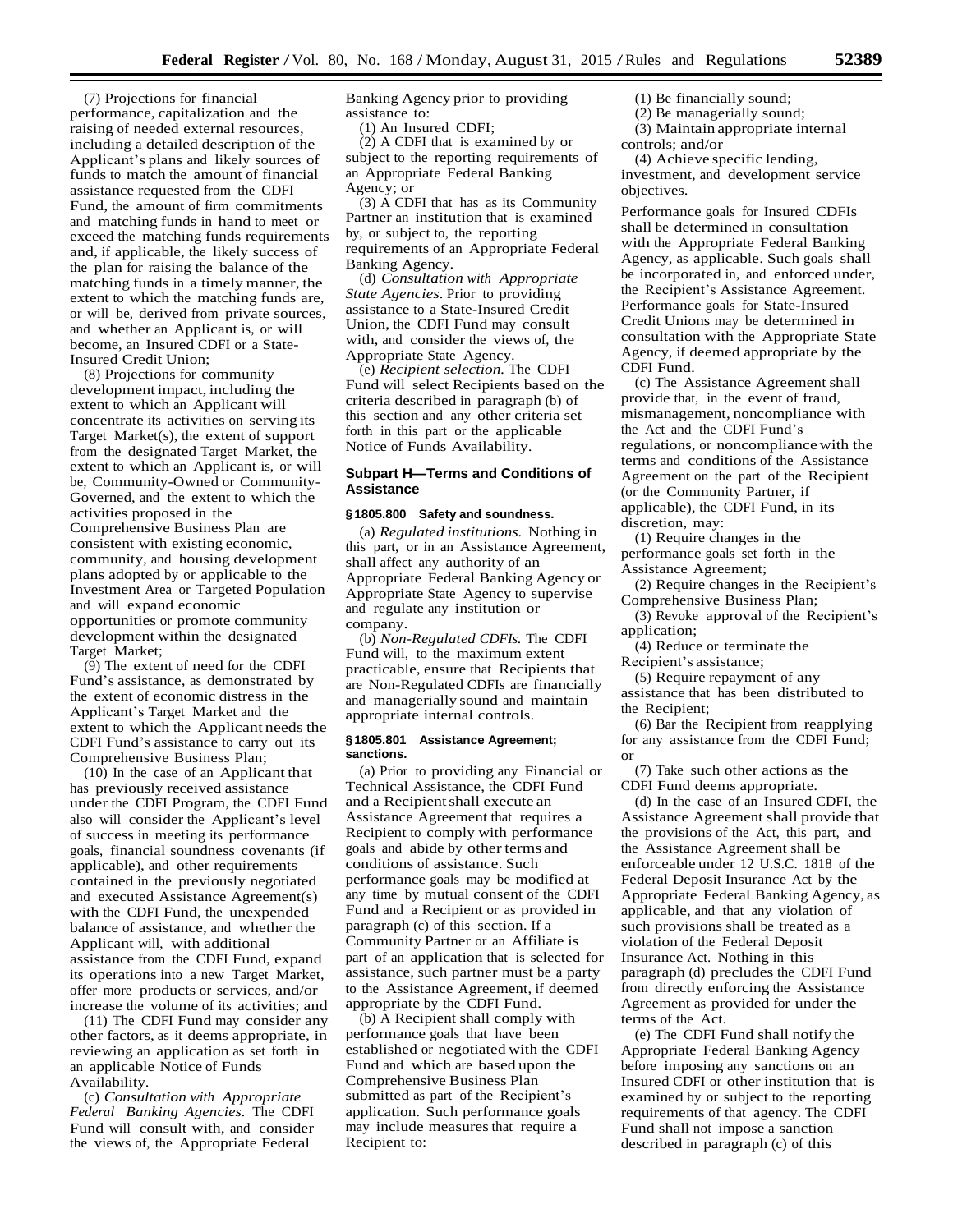section if the Appropriate Federal Banking Agency, in writing, and to the satisfaction of the CDFI Fund, not later than 30 calendar days after receiving notice from the CDFI Fund:

(1) Objects to the proposed sanction; (2) Determines that the sanction would:

(i) Have a material adverse effect on the safety and soundness of the institution; or

(ii) Impede or interfere with an enforcement action against that institution by that agency;

(3) Proposes a comparable alternative action; and

(4) Specifically explains:

(i) The basis for the determination under paragraph (e)(2) of this section and, if appropriate, provides documentation to support the determination; and

(ii) How the alternative action suggested pursuant to paragraph (e)(3) of this section would be as effective as the sanction proposed by the CDFI Fund in securing compliance and deterring future noncompliance.

(f) In reviewing the performance of a Recipient in which its Investment Area(s) includes an Indian Reservation or Targeted Population(s) includes an Indian Tribe, the CDFI Fund shall consult with, and seek input from, the appropriate tribal government.

(g) Prior to imposing any sanctions pursuant to this section or an Assistance Agreement, the CDFI Fund shall, to the maximum extent practicable, provide the Recipient (or the Community Partner, if applicable) with written notice of the proposed sanction and an opportunity to comment. Nothing in this section, however, shall provide a Recipient or Community Partner with the right to any formal or informal hearing or comparable proceeding not otherwise required by law.

#### **§ 1805.802 Payment of funds.**

Assistance provided pursuant to this part may be provided in a lump sum or over a period of time, as determined appropriate by the CDFI Fund. The CDFI Fund shall not provide any assistance under this part until a Recipient has satisfied any required conditions set forth in its Assistance Agreement and, if the Recipient is to receive financial assistance, the Recipient has secured in-hand and/or firm commitments for the matching funds required for such assistance pursuant to the applicable Notice of Funds Availability.

## **§ 1805.803 Data collection and reporting.**

(a) *Data-General*. A Recipient shall maintain such records as may be

prescribed by the CDFI Fund that are necessary to:

(1) Disclose the manner in which CDFI Fund assistance is used;

(2) Demonstrate compliance with the requirements of this part and an Assistance Agreement; and

(3) Evaluate the impact of the CDFI Program.

(b) *Customer profiles.* A Recipient (and a Community Partner, if appropriate) shall compile such data on the gender, race, ethnicity, national origin, or other information on individuals that utilize its products and services as the CDFI Fund shall prescribe in an Assistance Agreement. Such data will be used to determine whether residents of Investment Area(s) or members of Targeted Population(s) are adequately served and to evaluate the impact of the CDFI Program.

(c) *Access to records.* A Recipient (and a Community Partner, if appropriate) must submit such financial and activity reports, records, statements, and documents at such times, in such forms, and accompanied by such reporting data, as required by the CDFI Fund or the Department of the Treasury to ensure compliance with the requirements of this part and to evaluate the impact of the CDFI Program.The United States Government, including the Department of the Treasury, the Comptroller General, and their duly authorized representatives, shall have full and free access to the Recipient's offices and facilities and all books, documents, records, and financial statements relating to use of Federal funds and may copy such documents as they deem appropriate. The CDFI Fund, if it deems appropriate, may prescribe access to record requirements for entities that are borrowers of, or that receive investments from a Recipient.

(d) *Retention of records.* A Recipient shall comply with all record retention requirements as set forth in the Uniform Requirements (as applicable).

(e) *Data collection and reporting.* Each Recipient shall submit to the CDFI Fund information and documentation that will permit the CDFI Fund to review the Recipient's progress (and the progress of its Affiliates, Subsidiaries, and/or Community Partners, if appropriate) in implementing its Comprehensive Business Plan and satisfying the terms and conditions of its Assistance Agreement. The information and documentation shall include, but not be limited to, an audit and an annual report, which shall comprise the following components:

(1) *Audits and Audited Financial Statements.* (i) All non-profit organizations that are required to have

their financial statements audited pursuant to the Uniform Requirements, must submit their single-audits no later than nine months after the end of the Recipient's fiscal year. Non-profit organizations (excluding Insured CDFIs and State-Insured Credit Unions) that are not required to have financial statements audited pursuant to the Uniform Requirements, must submit to the CDFI Fund a statement signed by the Recipient's Authorized Representative or certified public accountant, asserting that the Recipient is not required to have a single audit pursuant to the Uniform Requirements as indicated in the Assistance Agreement. In such instances, the CDFI Fund may require additional audits to be performed as stated in the applicable Notice of Funds Availability.

(ii) For-profit organizations (excluding Insured CDFIs and State-Insured Credit Unions) must submit to the CDFI Fund financial statements audited in conformity with generally accepted auditing standards as promulgated by the American Institute of Certified Public Accountants, no later than six months after the end of the Recipient's fiscal year.

(iii) Insured CDFIs are not required to submit financial statements to the CDFI Fund. The CDFI Fund will obtain the necessary information from publicly available sources. State-Insured Credit Unions must submit to the CDFI Fund copies of the financial statements that they submit to the Appropriate State Agency.

(iv) If multiple for-profit organizations sign the Assistance Agreement: The Recipient may submit combined financial statements and footnotes for the Recipient and other entities that signed the Assistance Agreement as long as the financial statements of each signatory are shown separately (for example, in combining financial statements).

(2) *Annual Report.* (i) Each Recipient shall submit to the CDFI Fund a performance and financial report at the times that shall be specified in the Assistance Agreement (Annual Report). The Annual Report consists of several components which may include, but are not limited to, an institution level report, transaction level report, use of financial or technical assistance report, explanation of any Recipient noncompliance, and shareholder report. The Annual Report components shall be specified and described in the Assistance Agreement.

(ii) The CDFI Fund will use the Annual Report to collect data to assess the Recipient's compliance with its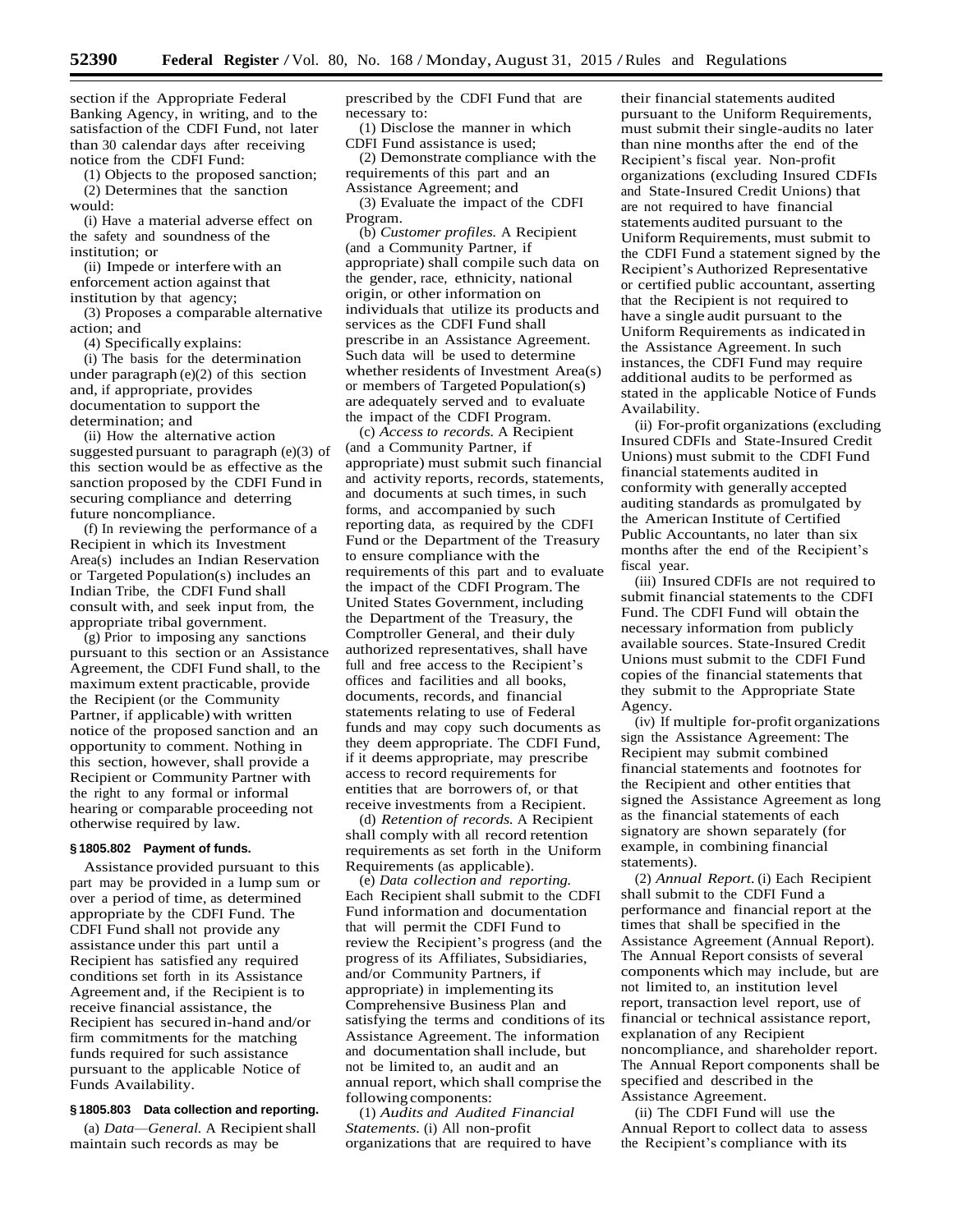Performance Goals and the impact of the CDFI Program and the CDFI industry.

(iii) Recipients are responsible for the timely and complete submission of the Annual Report, even if all or a portion of the documents actually are completed by another entity or signatory to the Assistance Agreement. If such other entities or signatories are required to provide Annual Reports, or other documentation that the CDFI Fund may require, the Recipient is responsible for ensuring that the information is submitted timely and complete. The CDFI Fund reserves the right to contact such additional signatories to the Assistance Agreement and require that additional information and documentation be provided.

(3) The CDFI Fund's review of the progress of an Insured CDFI, a Depository Institution Holding Company or a State-Insured Credit Union in implementing its Comprehensive Business Plan and satisfying the terms and conditions of its Assistance Agreement may also include information from the Appropriate Federal Banking Agency or Appropriate State Agency, as the case may be.

(4) *Public Access.* The CDFI Fund shall make reports described in this section available for public inspection after deleting or redacting any materials necessary to protect privacy or proprietary interests.

(f) *Exchange of informationwith Appropriate Federal Banking Agencies and Appropriate State Agencies.* (1) Except as provided in paragraph (f)(4) of this section, prior to directly requesting information from or imposing reporting or record keeping requirements on an Insured CDFI or other institution that is examined by or subject to the reporting requirements of an Appropriate Federal Banking Agency, the CDFI Fund shall consult with the Appropriate Federal Banking Agency to determine if the information requested is available from or may be obtained by such agency in the form, format, and detail required by the CDFI Fund.

(2) If the information, reports, or records requested by the CDFI Fund pursuant to paragraph  $(f)(1)$  of this section are not provided by the Appropriate Federal Banking Agency within 15 calendar days after the date on which the material is requested, the CDFI Fund may request the information from or impose the record keeping or reporting requirements directly on such institutions with notice to the Appropriate Federal Banking Agency.

(3) The CDFI Fund shall use any information provided by an Appropriate Federal Banking Agency or Appropriate State Agency under this section to the

extent practicable to eliminate duplicative requests for information and reports from, and record keeping by, an Insured CDFI, State-Insured Credit Union or other institution that is examined by or subject to the reporting requirements of an Appropriate Federal Banking Agency or Appropriate State Agency.

(4) Notwithstanding paragraphs (f)(1) and (2) of this section, the CDFI Fund may require an Insured CDFI, State-Insured Credit Union, or other institution that is examined by or subject to the reporting requirements of an Appropriate Federal Banking Agency or Appropriate State Agency to provide information with respect to the institution's implementation of its Comprehensive Business Plan or compliance with the terms of its Assistance Agreement, after providing notice to the Appropriate Federal Banking Agency or Appropriate State Agency, as the case may be.

(5) Nothing in this part shall be construed to permit the CDFI Fund to require an Insured CDFI, State-Insured Credit Union, or other institution that is examined by or subject to the reporting requirements of an Appropriate Federal Banking Agency or Appropriate State Agency to obtain, maintain, or furnish an examination report of any Appropriate Federal Banking Agency or Appropriate State Agency, or records contained in or related to such report.

(6) The CDFI Fund and the Appropriate Federal Banking Agency shall promptly notify each other of material concerns about a Recipient that is an Insured CDFI or that is examined by or subject to the reporting requirements of an Appropriate Federal Banking Agency, and share appropriate information relating to such concerns.

(7) Neither the CDFI Fund nor the Appropriate Federal Banking Agency (or Appropriate State Agency, as the case may be) shall disclose confidential information obtained pursuant to this section from any party without the written consent of that party.

(8) The CDFI Fund, the Appropriate Federal Banking Agency (or Appropriate State Agency, as the case may be), and any other party providing information under this paragraph (f) shall not be deemed to have waived any privilege applicable to the any information or data, or any portion thereof, by providing such information or data to the other party or by permitting such data or information, or any copies or portions thereof, to be used by the other party.

## **§ 1805.804 Information.**

The CDFI Fund and each Appropriate Federal Banking Agency shall cooperate and respond to requests from each other and from other Appropriate Federal Banking Agencies in a manner that ensures the safety and soundness of Insured CDFIs or other institution that is examined by or subject to the reporting requirements of an Appropriate Federal Banking Agency.

### **§ 1805.805 Compliance with government requirements.**

In carrying out its responsibilities pursuant to an Assistance Agreement, the Recipient shall comply with all applicable Federal, State, and local laws, regulations, and ordinances, OMB Circulars, and Executive Orders. Furthermore, Recipients must comply with the CDFI Fund's Environmental Quality Regulations (12 CFR part 1815) as well as all other federal environmental requirements applicable to federal awards.

### **§ 1805.806 Conflict of interest requirements.**

(a) *Provision of credit to Insiders.* (1) A Recipient that is a Non-Regulated CDFI may not use any monies provided to it by the CDFI Fund to make any credit (including loans and Equity Investments) available to an Insider, unless it meets the following restrictions:

(i) The credit must be provided pursuant to standard underwriting procedures, terms and conditions;

(ii) The Insider receiving the credit, and any family member or business partner thereof, shall not participate in any way in the decision making regarding such credit;

(iii) The board of directors or other governing body of the Recipientshall approve the extension of the credit; and

(iv) The credit must be provided in accordance with a policy regarding credit to Insiders that has been approved in advance by the CDFI Fund.

(2) A Recipient that is an Insured CDFI, a Depository Institution Holding Company or a State-Insured Credit Union shall comply with the restrictions on Insider activities and any comparable restrictions established by its Appropriate Federal Banking Agency or Appropriate State Agency, as applicable.

(b) *Recipient standards of conduct.* A Recipient that is a Non-Regulated CDFI shall maintain a code or standards of conduct acceptable to the CDFI Fund that shall govern the performance of its Insiders engaged in the awarding and administration of any credit (including loans and Equity Investments) and